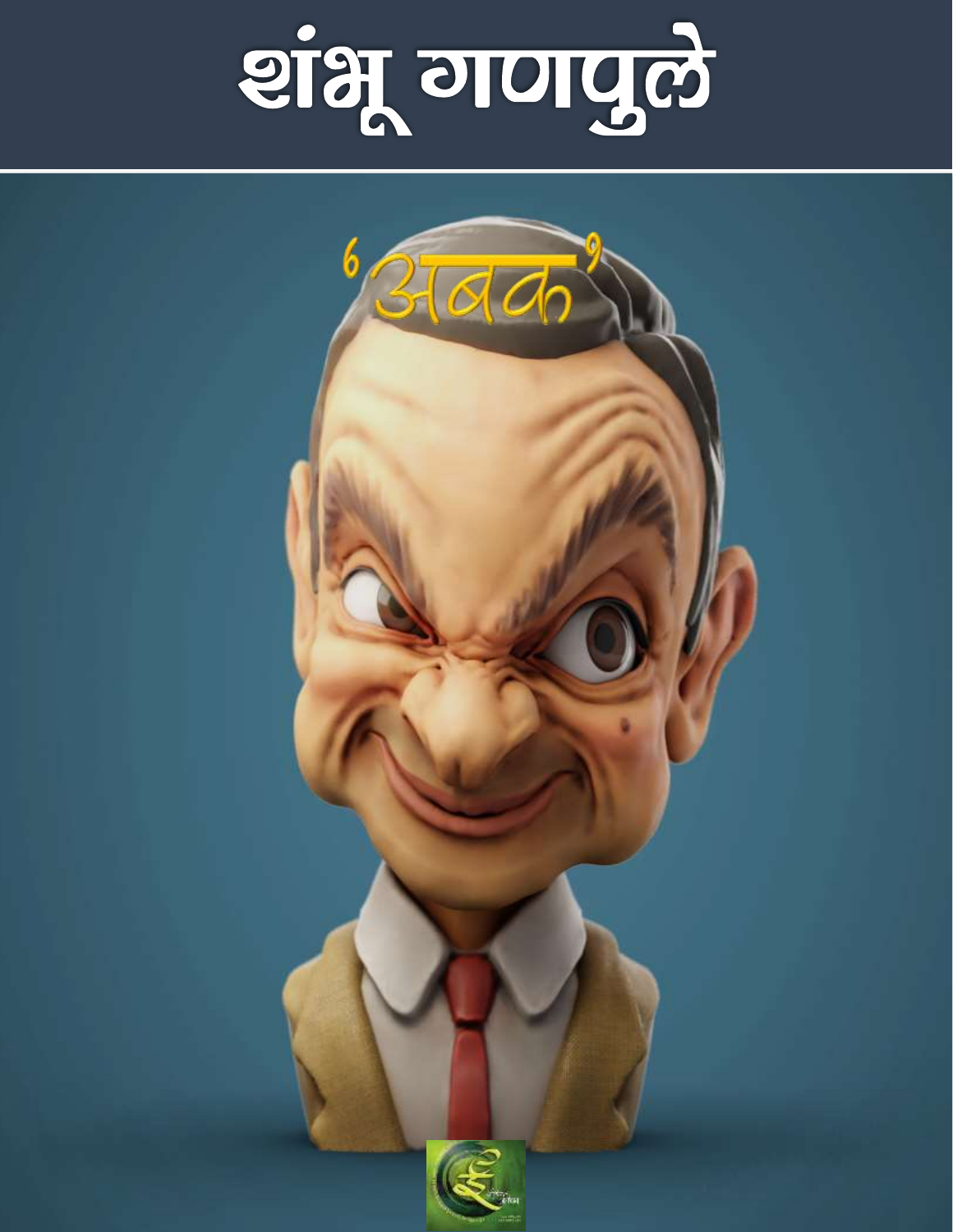# "A~H\$'

हे पुस्तक विनामूल्य आहे<sup>।</sup>

पण फ़ ु कट नाही

हे वाचल्यावर <mark>खर्च</mark> करा ३ मिनिट

१ मिनिट : लेखकांना फ़ोन करून हे पुस्तक कसे वाटले ते कळवा

१ मिनिट : ई साहित्य प्रतिष्ठानला मेल करून हे पुस्तक कसे वाटले ते कळवा.

१ मिनिट : आपले मित्र व ओळखीच्या सर्व मराठी लोकांना या पुस्तकाबद्दल अणि ई सावहत्यबद्दल साांगा.

असे न केल्यास यापुढे आपल्याला पुस्तके मिळणे बंद होऊ शकते.

# दाम नाही मागत. मागत आहेदाद. साद आहे आमची. हवा प्रतिसाद.

दाद म्हणजे स्तुतीच असावी असे नाही. प्रांजळ मत, सूचना, टीका, विरोधी मत यांचे स्वागत आहे. प्रामाणिक मत असावे. ज्यामुळे लेखकाला प्रगती करण्यासाठी दिशा ठरवण्यात मदत होते. मराठीत अधिक कसदार लेखन व्हावे आणि त्यातून वाचक अधिकाधिक प्रगल्भ व्हावा, आणि अखेर संपूर्ण समाज एका नव्या प्रबुद्ध उंचीवर जात रहावा.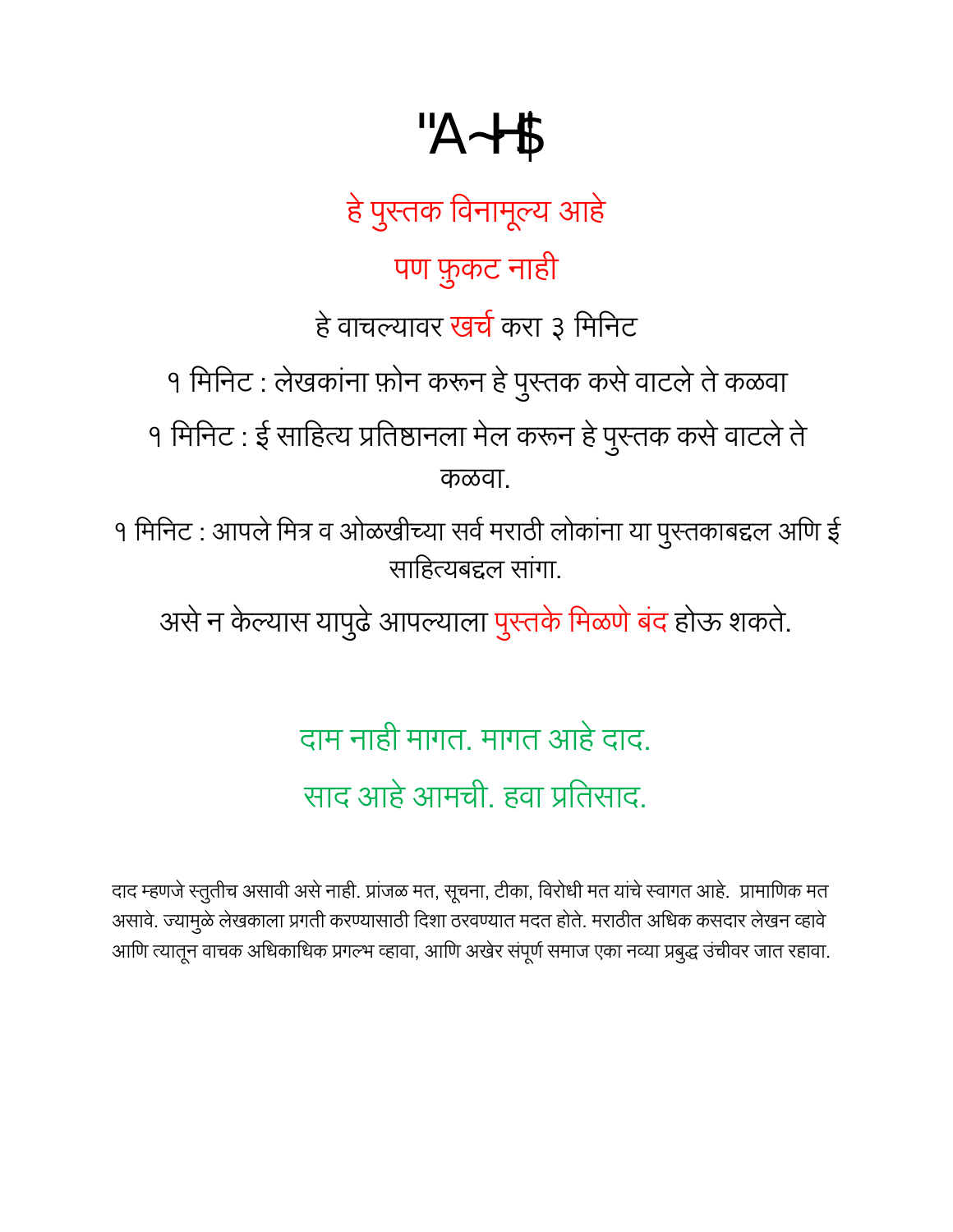# $"A-H$"$

(ñdV) ZnOH)

# bd H\$ - e§yJUnbo



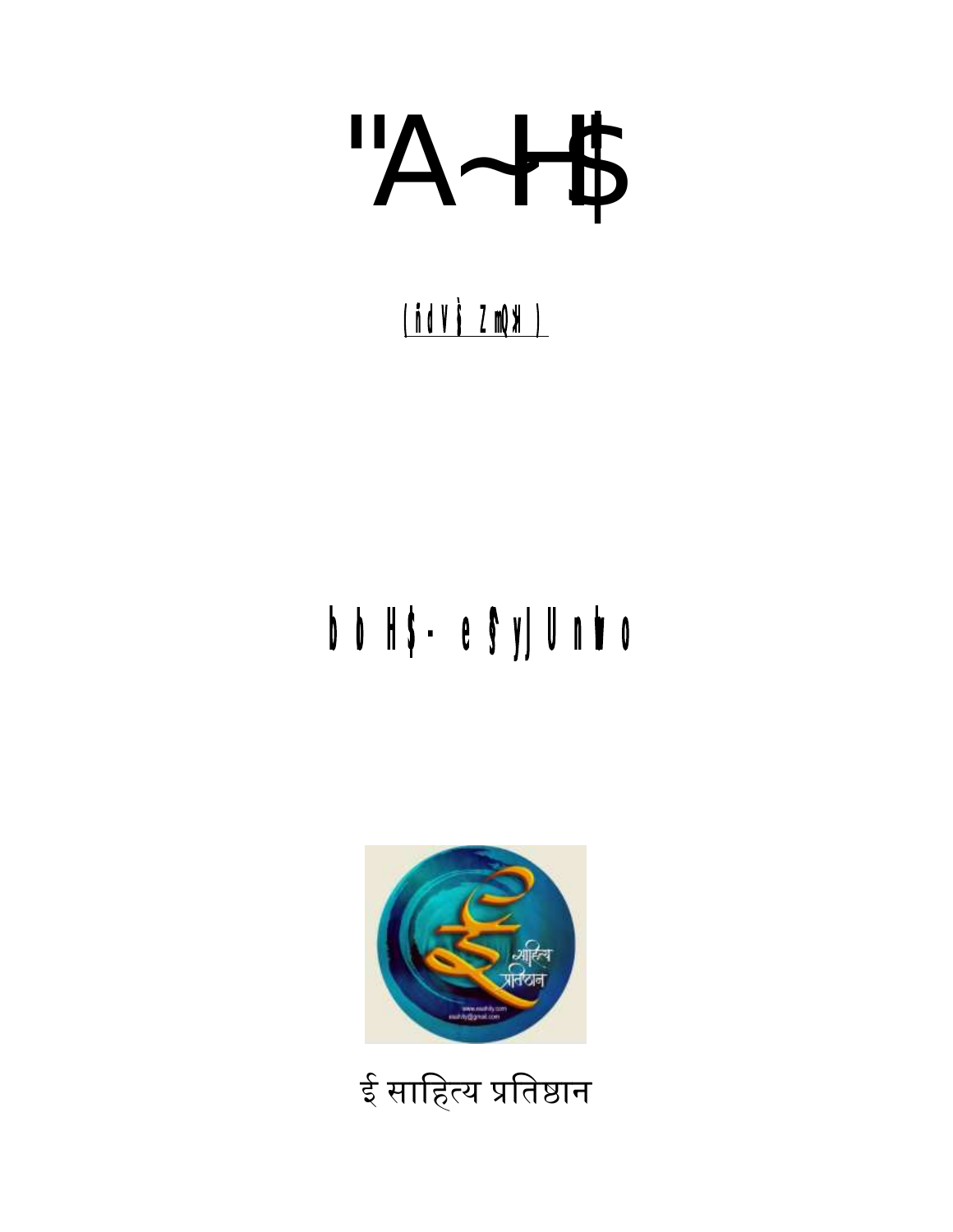## लेखक : शंभू गणपुले

" योगिनी", गणेश कॉलनी, मु. पेठ वडगांव, जिल्हा कोल्हापूर

संपर्क जयंत करंदीकर

--- 3, Srirang, Gandhibhavan road, Kothrud,

Pune 411038 020-25384472, 9822439492

jayant. karandikar@gmail. com

## या पुस्तकातील लेखनाचे सर्व कायदेशीर हक्क लेखकाकडे सुरक्षित असून पुस्तकाचे किंवा त्यातील अंशाचे पुनर्मुद्रण वा नाट्य, चित्रपट किंवा इतर रुपांतर करण्यासाठी लेखकाची परवानगी घेणे आवश्यक आहे. तसे न केल्यास कायदेशीर कारवाई होऊ शकते.

This declaration is as per the Copyright Act 1957. Copyright protection in India is available for any literary, dramatic, musical, sound recording and artistic work. The Copyright Act 1957 provides for registration of such works. Although an author's copyright in a work is recognised even without registration. Infringement of copyright entitles the owner to remedies of injunction, damages and accounts.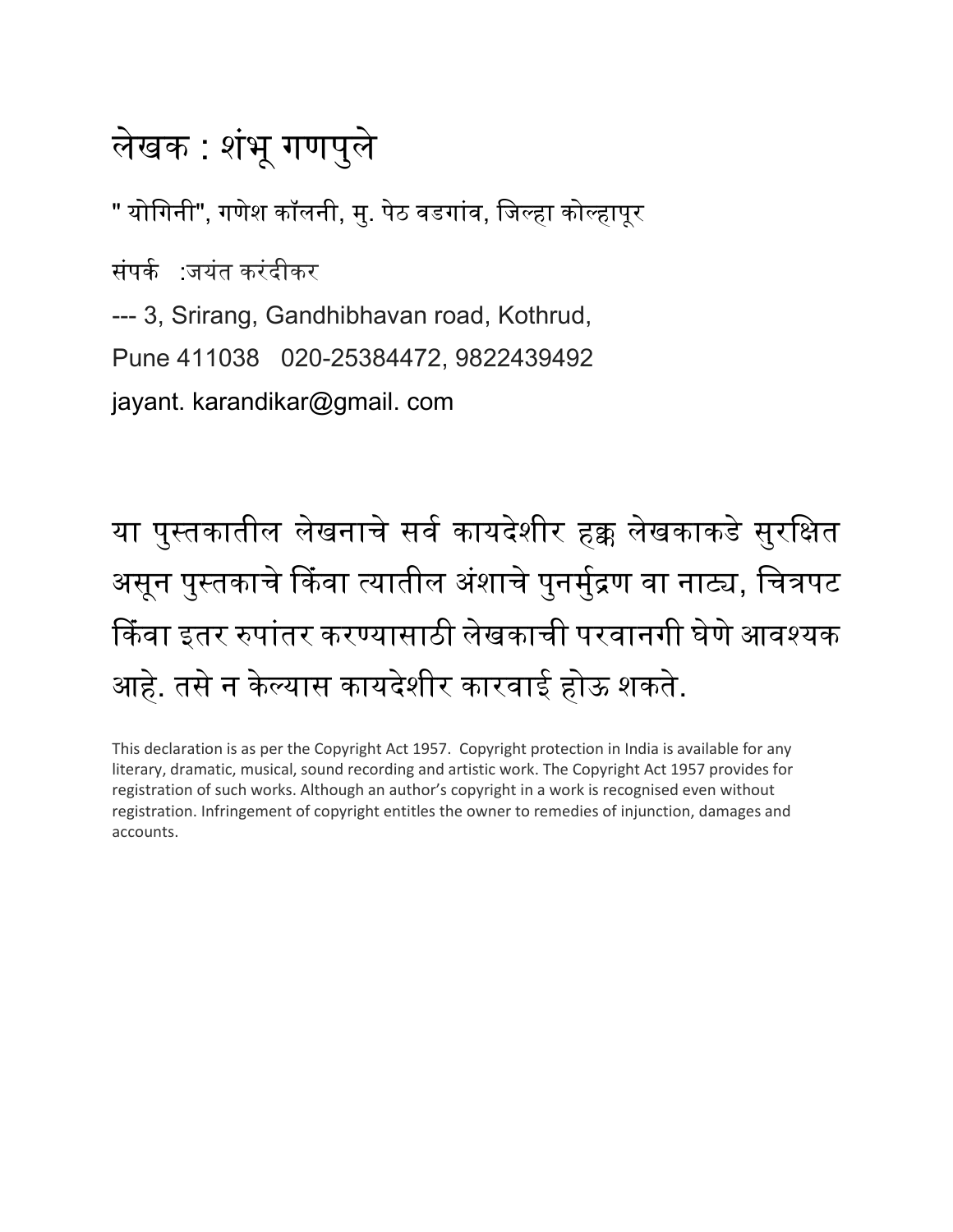### प्रकाशक :ई साहित्य प्रहिष्ठान

www. esahity. com esahity@gmail. com eSahity Pratishthan eleventh floor eternity eastern express highway Thane. 400604. www. esahity. com esahity@gmail.com Whatsapp: 7710980841



google.com/store/apps/details?id=com.esahity.www.esahitybooks

#### प्रकाशन : २०१८

APP : https://play.

©esahity Pratishthan®2018

- हवनामूल्य हविरणासाठी उपलब्ध.
- आपले वाचून झाल्यावर आपण हे फ़ॉरवर्ड करू शकता.
- हे ई पुस्तक वेबसाईटवर ठेवण्यापुर्वी किंंवा वाचनाव्यतिरिक्त कोणताही वापर करण्यापुर्वी ई साहित्य-प्रतिष्ठानची परवानगी घेणे आवश्यकआहे.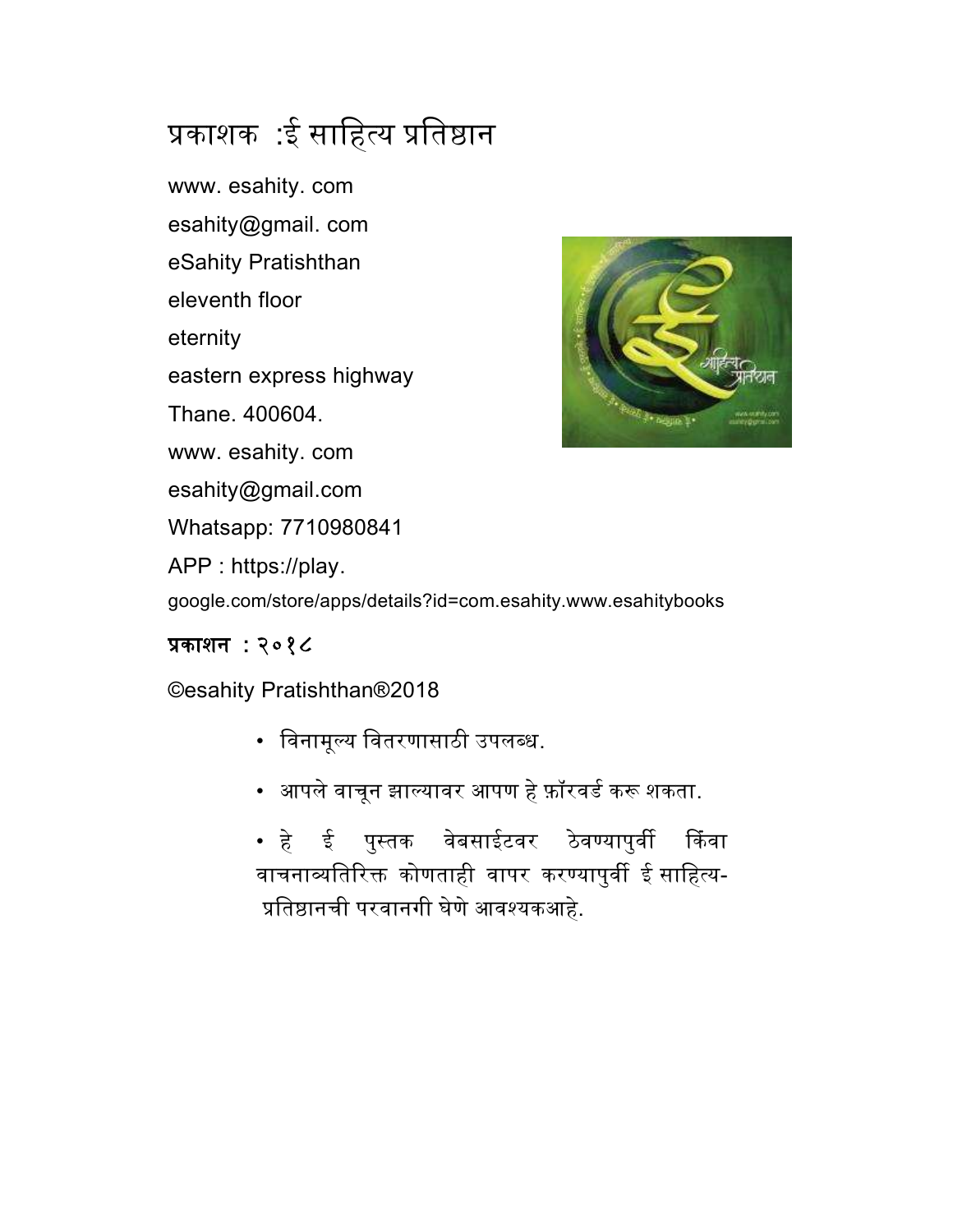लेखक: श्री. महादेव परशुराम उर्फ शंभू गणपुले वय : आठ्ठ्याहत्तर हशिण: बी. ए. , एल. एल. बी. , हिंदी हवशारद व्यवसाय: सेवानिवृत्त अधिकारी, नाबार्ड, सध्या लेखन,

प्रकाशित लेखन: "ताओ उपनिषद" ,

कथा-कविता संग्रह -२,

अंतरंग.

एक मोकाट वारं,

किती तुज समजावू सांग, असं पण होऊ शकतं

विशेष रुची: आतापर्यंत वेगवेगळ्या संस्थामधून १० नाटके बसविली. त्यात कामही केले. २ दूरदर्शन मालीकांचे ( साळसूद, घरकूल) लेखन, एका मालिकेत काम,

निवास: "योगिनी ", गणेश कॉलनी, मु. पेठ वडगांव, जिल्हा कोल्हापूर

©सर्व हक्क श्री. जयंत करंदिकर यांचे स्वाधीन.

जयंत करंदीकर

--- 3, Srirang, Gandhibhavan road, Kothrud,

Pune 411038 020-25384472, 9822439492

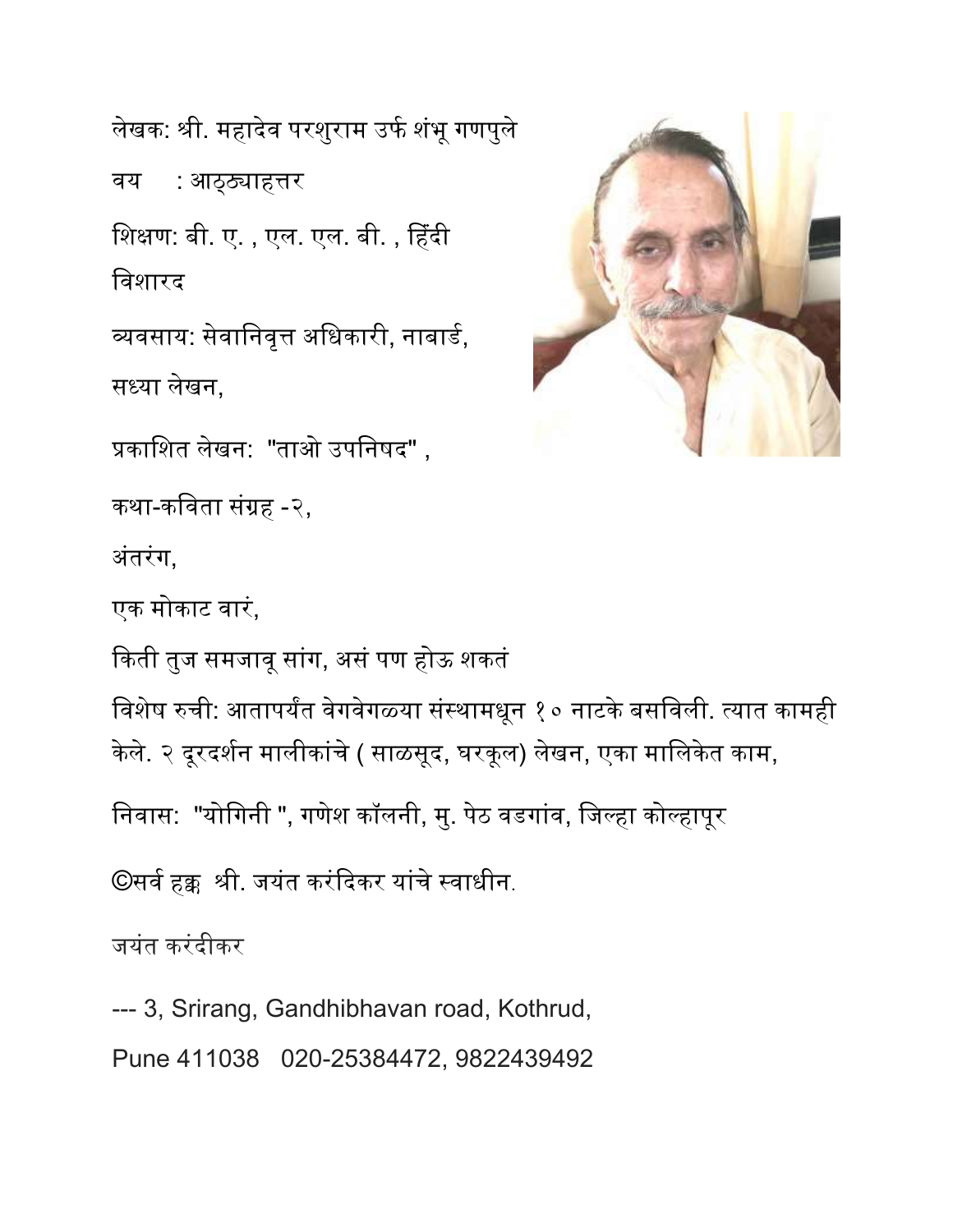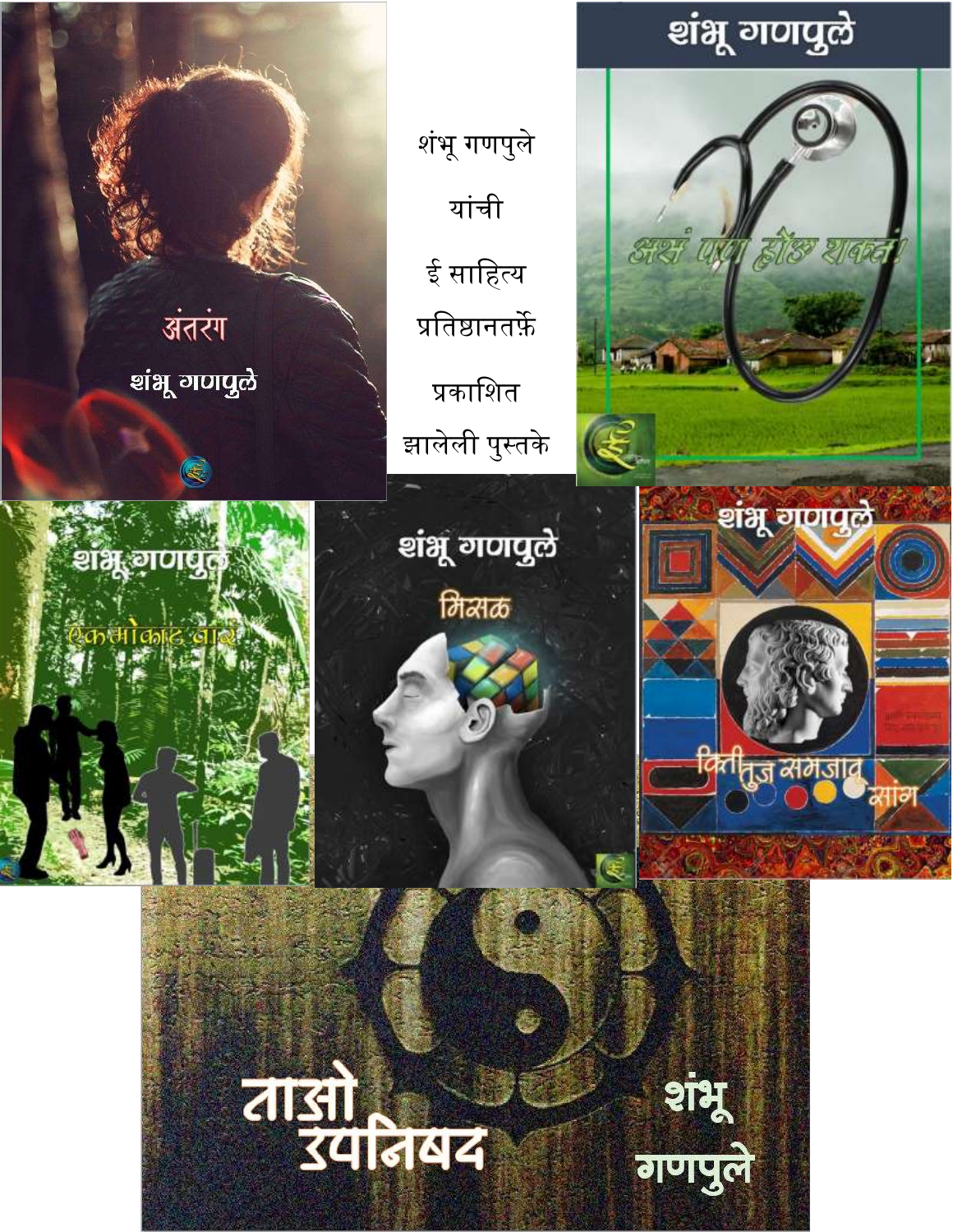# Ane ni Hm

'Á` mZr \_mÂ` m\_Yobd ZmMr C\_u {Z\_m<sup>e</sup> Hibor Am(U \_mÂ`mH\$SjZ H\$mhr cd Z H\$ê\$Z KWboVo\_mPoAmOm+m• -\_mÂ`mAmBModS\$b-{dÚmdmMñnVr | r HifumOr Hited Himeh0hia, `mi`mñ\_Vrg \_mPogd®od Z \_r g\_{n\ HiaV Amho

 $--e$ syJUnibo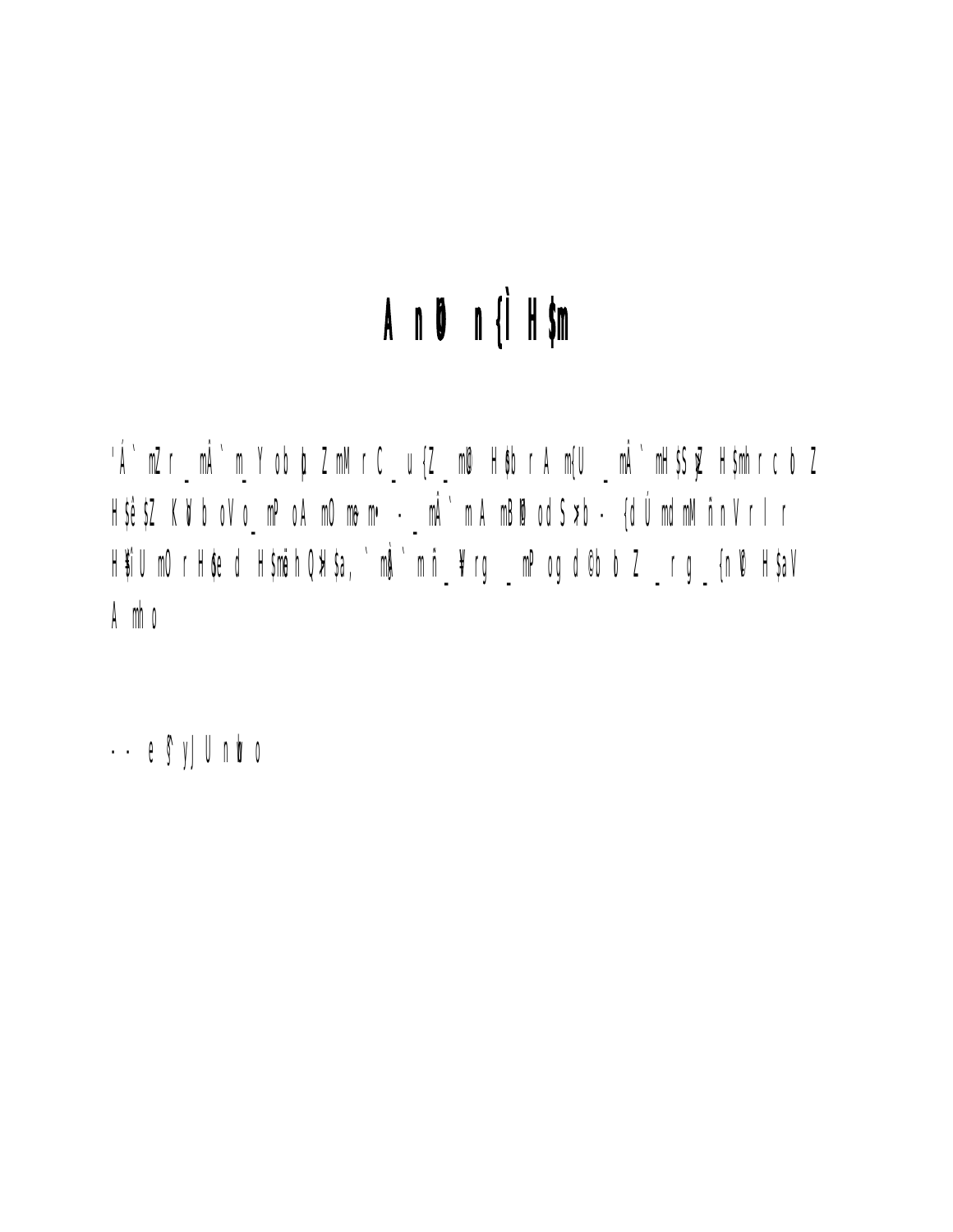$$
"A~\text{-}~H\$"
$$

## bd H\$ - efyJUnibo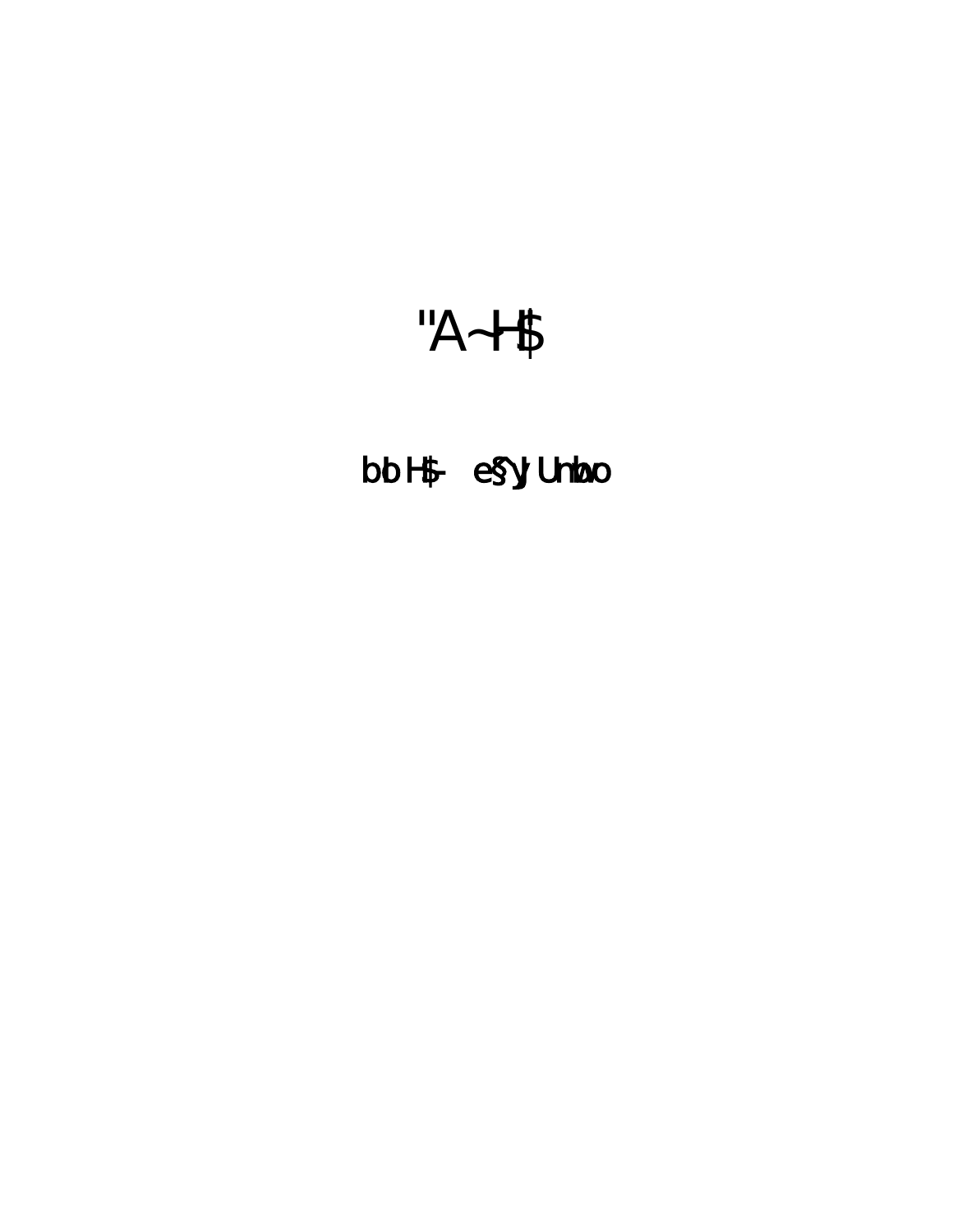# nmlo – Xm2 nuéf An(U Xm2 pñl `m

| $A-H\$                                                                                        | n{hbonnef nml                        |
|-----------------------------------------------------------------------------------------------|--------------------------------------|
| $QmA-H$                                                                                       | $n\{\text{hboñ}\}\text{r}\text{nm}.$ |
| $n\$ $\mathbb{S}$ $\mathbb{V}$ , $\sim$ mi $m$ gmh $\theta$ ,<br>$g$ mh $\theta$ (~mg), gmgam | Xbgaonner nml.                       |
| ∼⊕r, Cfm                                                                                      | XbaoñÌr nmÌ.                         |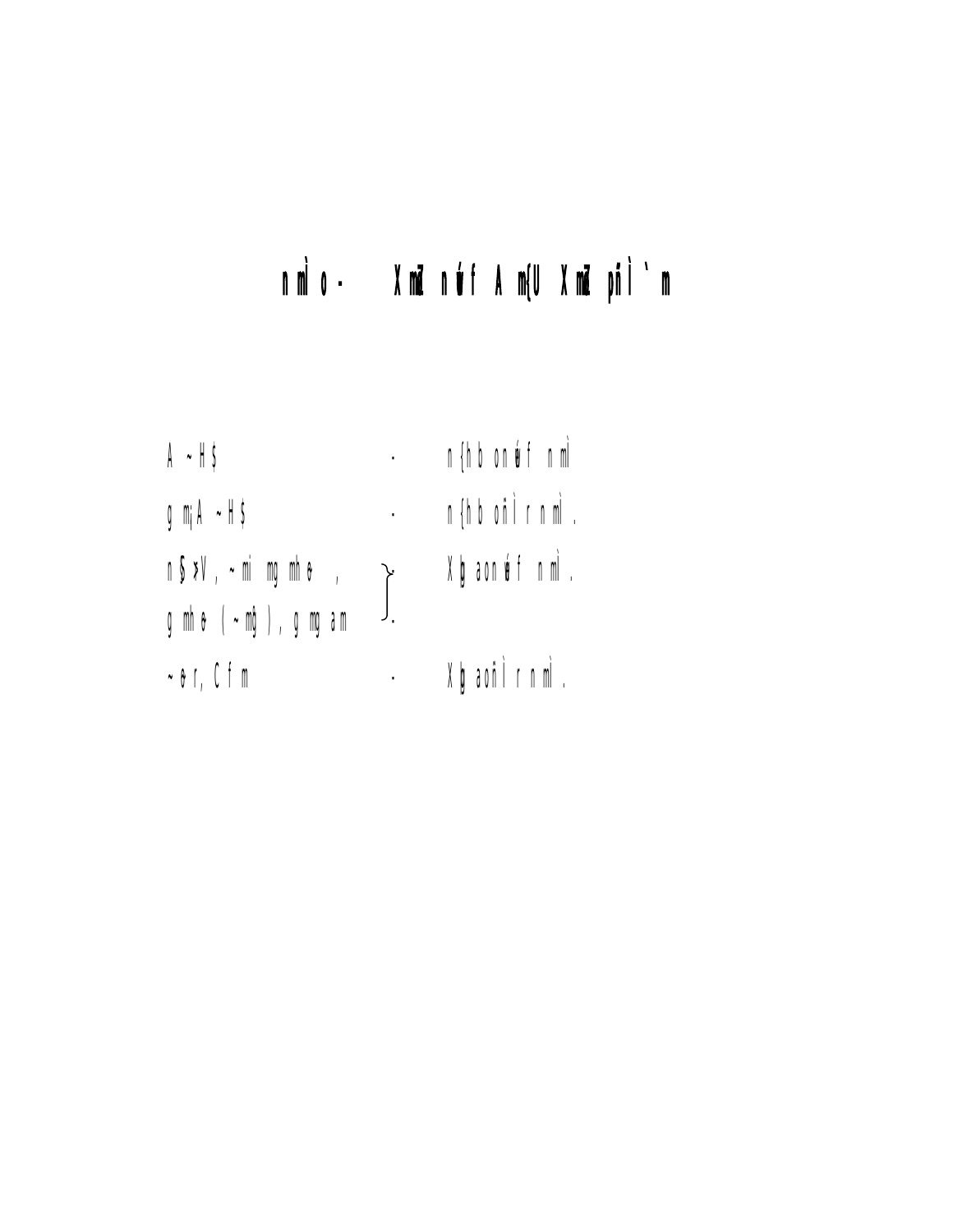(\_Ü`\_ d`mMmEH\$\_mUg àde H\$aVmo a\$J\_\$MmÀ`m\_Ü`mda `D\$Z C^mahmVmo gJi rH\$S\$EH\$ ZOa  $Q$ #H\$Vmo  $Z$ §/a ~mbybmJVmo)

 $A - H\$  -Z\_ñH\$ma \_\$अं r! \_mP§Zm\$d Aemb\$ ~bd\$/ H\$a\_aH\$a. कुणी मला अशक्या म्हणतं. कुणी 'अबे ओऽबल्लकी औलाद' अशी हाक मारतं. HNUr Ami 200H\$m\_fP\$ma Aer hmH\$ \_mê\$Z \_bm \_hmami`\$A/\Z ~\$Jmb\_Yo \\$H\$Z X\VmV. emi H\$ar \_lbm\$Zr \_mÂ`m ZmdmM§ B§IOrH\$aU H\$b`? Vr \_ib§\_bm Sp\$m`Sp\_m\_m åhUVmV!

> 1 a§⁄a {H\$Vr qai AnSzmd Anho\_nP§ H\$.a.\_.a.H\$.a H\$nZm Znhr, \_m[m Znhr, ddon@\$ Znhr, a\\$ma Znhr, On6\*mj a qûOm Znhr! AnJJnS\$A`m Sã`mqmal r EH\$m\_mJ§ EH\$ On Stor en gai Aj as \_mâ`m ZmdmMr An Únj as KN br Var gmYs gai Zmd  $V$ `ma hmV $\frac{C}{2}$  A~H\$! Va Agm\_r A~H\$.

> d{S}bn{Zr \_nR{\&m {dídmgnZ{s\_nP{s}Zn{g} AenH\$ R{@lb{s}Agnd{s} E`n{Zm dnQ}b{s} Agib H\$ r g m0>AemH\$mgmal mMH\$dVu hmB@ An(U EH\${Xdg anii \$IdOmda Zmhr Va Zırhr, nU EH\$mÜm nj mA`m P§ emda Var AemH\$ MH\$ Pi H\$b! nU Vq§H\$mhr Prib§Zirhr. Zird Radë`m{XdgimingyZM r A~H\$ Pribno gm ni'` nUg! B\$JOrV म्हणतात ना 'आहे तो कुणी तरी एक्स वाय् झेड!' Vqm\_r \_amR\$Vbm A∼H\$. A∼H\$Mr {def \_n{hVr qn\$JVnM `Nma Znhr. nbXoåhQ{b\$H\$s \_hmanij\$A`m XnZ {nT&n}Zm Ⅰ i Ⅰ i ⊈ hgdUnA`m nwb. Xenn\$€mMm hgam Mbam Smù`nfg\_ma C^m anhVmo Z. qM. åhQb§H\$s \_amR\$ ^mf**A`**m \_mYw`m®m bd§lr {\_aMrMm qmO MTsdUmao Zaqqh gMVm U Hội HiaM Agbo ngho Aerlmir nûvo nu A~Hi ảhûë`mda?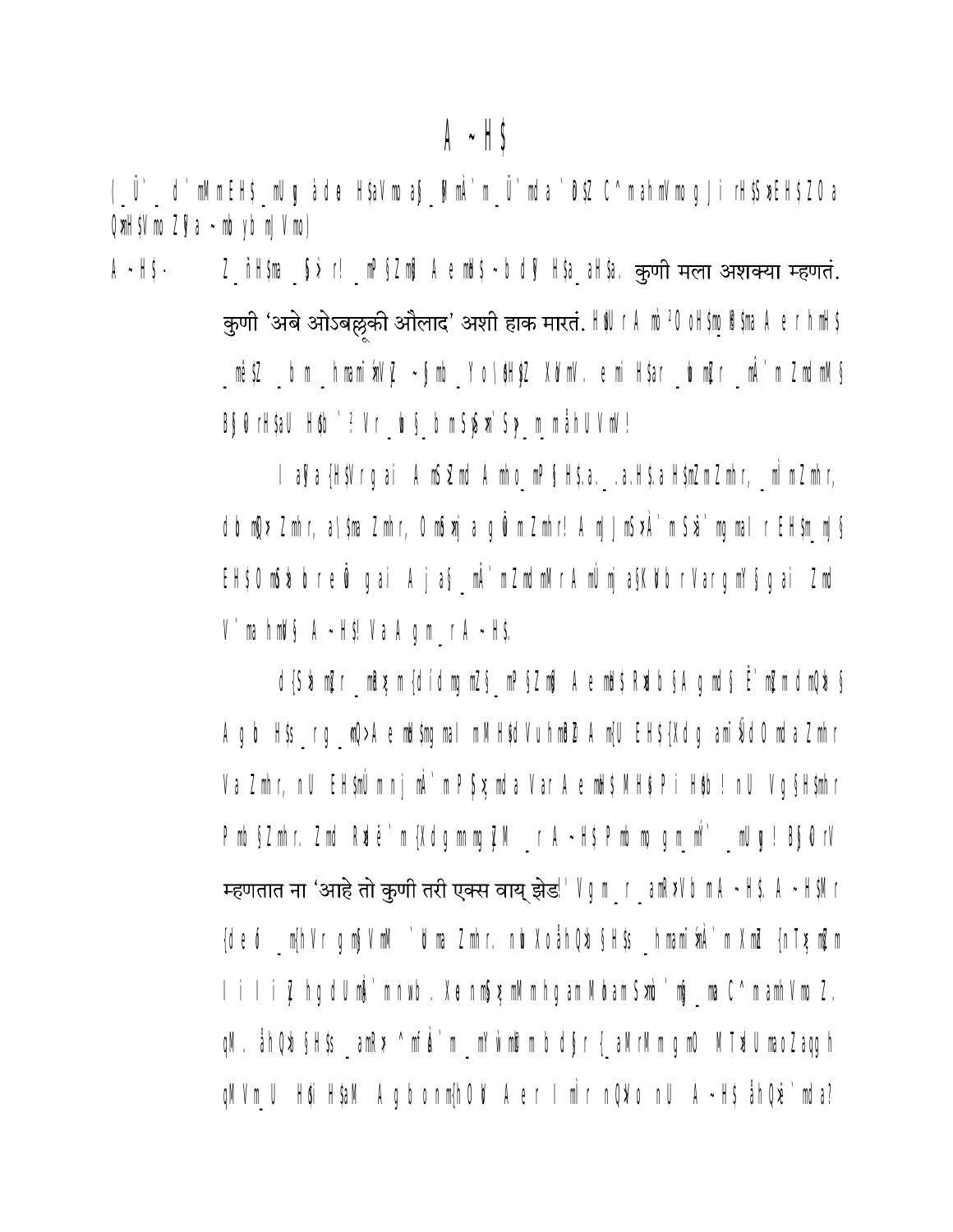S#ù`mT\$HIUrM C^§ahmV Zmhr. A~H\$ hm HIUrM ZgVm ^{\_VrÀ`m AmHIVrbm A~H\$Aq\$Zn\$I {Xb\$Va Vno{IH\$nU AnhoEdT\$Var g\_OV\$ nU ZugV\$A A~H\$ åhQb\$ Va? Va AW©EH\$M! EH\$ gm\_m<sup>2</sup> \_mUg. OJÊ`mgmR\$ \_aUmam Am{U \_aV \_aV OJUmam!

Va \_\$i r \_r A~H\$. Vwihmbm ~{KVë`mda dm0b§ Vw\_A`mer Mma सुखदुःखाच्या गप्पा माराव्यात! \_mkgm bmH\mfMr gwl -दुःखं मोठी असतात. मी Vi mJmi mVbm gm\_mY` \_mUg. \_mÂ`m Zmgdmda OmD\$ ZH\$m Jmi mV Jibilom EH\$mXm Hia\_aHia gmSymM! Va\_mPr gwl -दुःखं ती काय AgUma? nU bhmZ AgmiV qHiidm ाारि≸ AginV. qil fir qil M Airणि दुःखंही दुःखंच असतात!

AnO gJirH\$S§ VinJminVë`m \_nUgnbm da H\$mT£`ngnR\$ KnfUn§/m JXmami MmbyAnho nU J§VrMr Jmi>Aer H\$ mÀ`mn`V AOZ H\$UrM nmhmMbib§ नाही. मग मीच ठरवलं की सुख दुःखाच्या कोंडमाऱ्यातून आपणच बाहेर पडावं! ~mha nS\Z H\$m` H\$amd§`mMm{dMma H\$aV H\$aV | r JU\$D` qmgm`Q\$Odi A`m Zmë`mOdi येऊन थांबलो. नाल्यावरचा पूल तो! माझ्यासारख्या माणसाच्या नशिबी हल्ली नदीचा H\$nR> H\$nR\$adaMr dZanB©^\$6 mM§g\$JrV, dnè`mÀ`m Pvi H\$s ~ann-a `Wmam amZ\\$lon\$/Im  $\tilde{\mathcal{L}}$  nv gwy Agby Hinhr ZgVM! Am $\tilde{A}$ `m Z{e~r AgVy JQmanMy Vi-biby nmUr, ~&`H\$n\$\/Ir Sanc1`4-Sanc1`2 An{U H\$Obë`m H\$Mè`nMm, ZnH\$nVboH\$q Omi yZ QaH\$Umam, Hi-0>dmg, nU HiaVmHin ? nm` WHibohmVo VgmM C^mam(hbmWm6#do . VdTcmV n\$\$VH\$irH\$in KriBRirB2§Jn\$Yr ^dZH\$S§Mirlobibo{Xqbo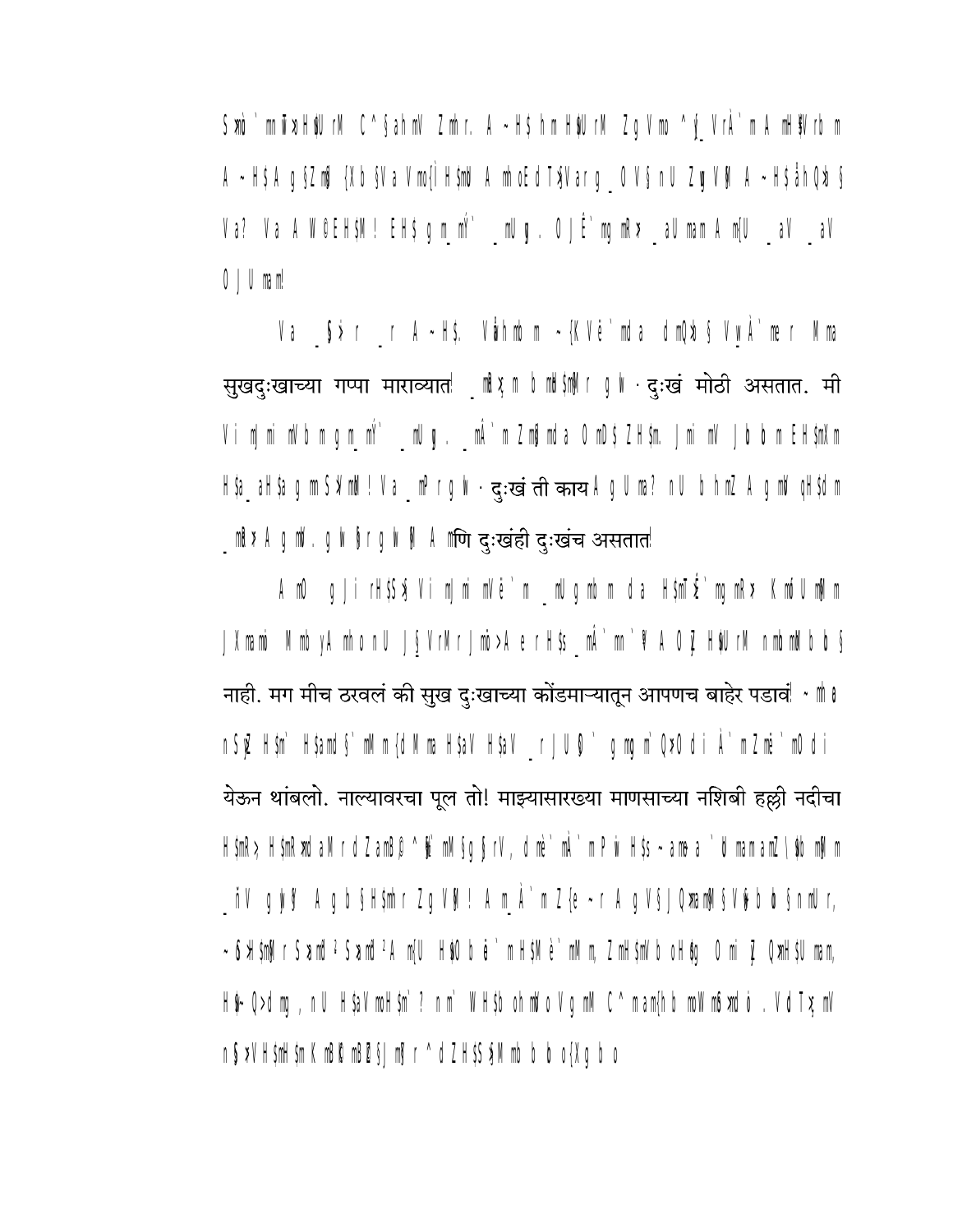### (n§S¥, d` 40-45, EH\$ àM\$>CÉginhr\_nUg. àdie H\$vin A~H\$om~KjZ W~H\$vin Odi **Wm**)

- AaoA~H\$? BW\$H\$m` H\$aVm`g? \_mÂ`m-am-a Mb! n\$≴V -
- $A-Hs$  nU HiR<sup>\$</sup>
- $n\$   $\frac{1}{2}$ AnOA`m nona\_Ybr On(hanV ~{KVbr Znhrg?
- $A-Hs$  -H\$g br On(hanN?
- $n\$   $\frac{1}{2}$ ^bo@! AaoAmO Jn\r^dZ hnto\_YoH\$nWê\$>Yë`m\_lonfgnR\${d{dY H\$bmJlU Xe2mÀ`m ñnYm<sup>o</sup>AmhV. d{hZtZr {Zamo gm{JVbm Zmhr? AmOÀ`m ñnYgmR\$ VrZ nH\$s EH\$ n[aj H\$ Vy Annig!
- n\$\$V, Vilom\_nhrV Anho, n[aj H\$ åhUY\_r H\$R\$nr OnV Znhr!  $A - H\$  -
- AaonU Vilom Zm0H\$ An(U g\$JVmMr Mn\$J br OnU AnhoAn(U N $n$ em N $n$ em \_ilon $\hat{\phi}$ `m  $n\$   $\frac{1}{2}$ Va ñnYnPAnhly!
- $A-Hs$  åhUZM {^Vr dm0\% \_mÂ`mH\$S\Z EH\$mÚmda AÝ`m` Pmbm Va?
- R\$H\$ Anho H\$m`P\$\_ZigVo~Km`bmVa Mb!  $n\$   $\frac{1}{2}$ Amahr XmK§JmYr^dZ\_YonmbmMbm ñQ@ H\$g§gOdb§<sup>2</sup> Vonhmd§åhUµ ñQ@da Anbm Va EH\$n \_ibnZ§\_bm AnVy ñQ@da T\\$bb\$An{U gn\$JVb\$ "Viåhnbm H\$n` ~ntom` M§ 2Voàg H\$ngm gn\$Jm Ë`m{~Mnè`m\_tongm{~MH\$dyZH\$n!\_to§V`ma hntVm`V2 åhUZ ती युक्ती योजली असावी! n{hb§ Viahr Eth\$b\$M Arthril. AnNm \_mÂ`m Am`û`mVë`mH\$rhr PbH\$s ZnQ&ê\$nmV \_r gmXa H\$ê\$ H\$n\$P VgM H\$aVmo \_mÂ`m`m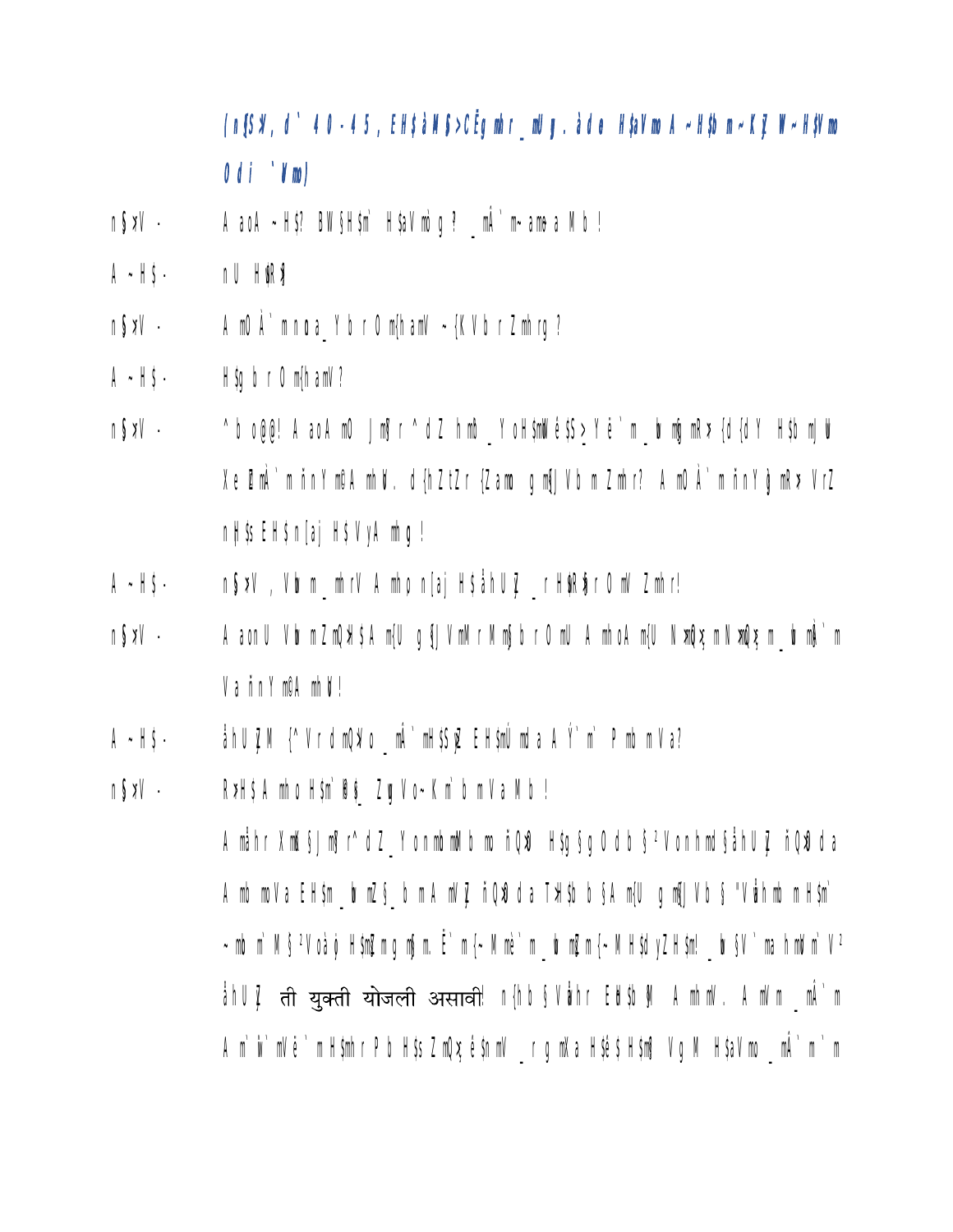Zm0サ㎞V \क्त चार पात्रं आहेत. दोन पुरूष पात्रं आणि दोन स्त्री पात्रं. bm AmU n\$\$Vbmnm{hb\$/1 AnhnV! \_nÂ`m Am`ŵ`nV Anblor BVa nm̧~Knb hi fi j

\_mP§\_yi KanU§H\$nH\$UnVb§ H\$nH\$UÀ`m \_nVrZ§ AZH\$ Wna nê\$fn&n OÝ\_ {Xbm`gmdaH\$a,{QiH\$,O`d\VXidr,YyX\$dVohrqJir \$irH\$mH\$UmVM} O' nom Antor hmir. bhnznur nPr Aer I Öm hmir His O'r Úndm Va Vmo  $H$ \$nb\$UA`m\_mVrZ§ Ë`m\_vi §^JVqgJ, M\$Ded a AmPmX, gyîmfM\$D ~mg hr\_\$ $\frac{1}{2}$ r Hindisumv Hiser OY mbm Ambr Zmhrv`mMi bm Amü`&mQm`Mi nU Hinhr dfmfidu EH\$m ~jonZ§{q\_QA`m nnt`nV qeJ§l mq\ qmè`m\_hmami`\$N OmanSx H\$jom hmVm Vo ~{KVë`mda dmQab§H\$mH\$UMr mVr~mQabrH\$ma@ \$sir mUqmbm EH\$di nj ~XbVm`BB, ZmVr~XbVm`Vrb, nU OY XWmar mVr Zmhr~XbVm`Wma!! Va ... \_mPm OY\_hr E`mM \_mVrVbm\_BH\$S\$\_mPm OY\_\_Pmbm An(U {VH\$S\$X\pa{\\_hm`@ qiê§ Prib§ E`m `i0mA`m {RJ½m OJ^a ngaë`m \_mVrA`m N‡ûşm, N#ûşm VHISEIQIRE JI OSQËS PIJOL. Amë ndiqeron Arbë n Invra nvihsenvz Mma OUnMr nnQ§^aVm`Wma ZmhrV hobj mV Amë`mda ~i dVamdniZr H\$mH\$U qm6\$5§ An(U Xienda `DiZ EHijn d{HijbnHiSi HijnaHijZr nEHijabr! d{Sibninn(O'0 HijnaHijZrZi \_mPmhr {nAN: qm6 {pm6} mPmhr !

EH\$memikmZ§åhQ{b§?H\$\$H\$nhrPmS\$C\$M AqVmV åhU}Z bm\$\_mZMoC\$}>  $\overline{A}$ m(U {Oam\\$ OY mbm ` WmV. CbQ>H\$m\$r Pi\$n{\$1 mQ\$  $\overline{A}$ qVmV åhU\Z O{ Zrda ganQ:UmaoànUr QÝ ntom `\/n\/. `n\\ Y`m`nZ§C\$\\r Z JnR:Unè`m \_nUgn\$ZmË`n\$\`n\\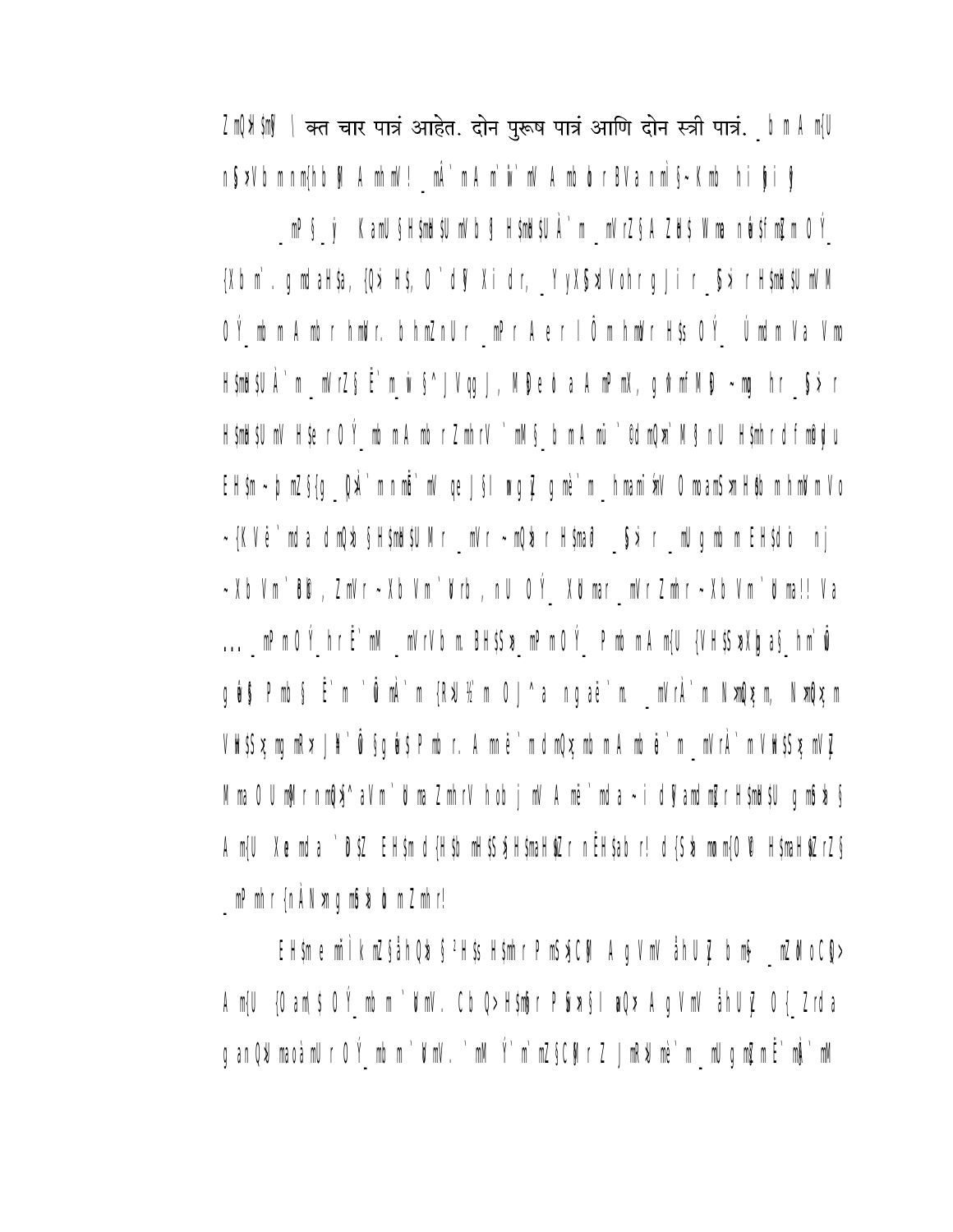C\$/IrA`m ZmH&`m {\_i VmV!! Aer EH\$mXr ZmH\$ar nEH\$am`Mr. b¾ H\$ê\$Z q\$gmambm  $b$ mJm $M_{\rm s}$  ~q<sup>1</sup>!

(मुक्त N़‱mV JmVm)  $EH$$  Xm2,  $EH$$  Xm2 –  $\sim$ m` H $$$ m $\sim$ j $\sim$ ,  $\sim$ n $\sim$ ma,  $\{I$  H $$$ m $\cup$ ! VrZ Mma, VrZ Mma – Zm0#\$, JmÊ`mMr hmgM \\$ma! nm\$/l ghm, nmM ghm - {eH\$dUrMr \\${OVr nhm  $\alpha$ mV An $R$ <sub>?</sub>  $\alpha$ mV An $R$ >- à $\alpha$   $\alpha$ r $\gamma$ {{\\$adbr nn $R$ } ZD\$ Xhm, ZD\$ Xhm - कारकुनाचा संसार पहा.(स्वतःशीच हसतm)

- ~m` H\$m -(AnVY) Ahm@@@ EH\$bV H\$n\$?
- $A H\$  hm \_mÂ`m~m`H\$nMm AndnO. gmalr AemdaÀ`m nÅ\$V AnaS¥ AgVo nU nQQem ddù`m Agë`m Var g§mamÀ`m \_i\$brV ~m`H\$mbm gmWrbm ~gdmd\$A bmJV\$

### (A~H\$ Ant/ OnD\$ bnuVno E`nMdi r E`nMr ~n`H\$noH\$UH\$zZ§ nil bë`n hnVnz§àde H\$aVo)

- $A-HI (XMHK)$  Him  $\Delta$ hUVr q?
- $-\mathbb{m}$   $H$   $\mathbb{S}$   $\mathbb{m}$   $-$ ~mù`mH\$ìhmMmaSYm`? E��\$ Anb§Znhr H\$n? H\$nH\$nZnV ~mi\_oKnbg ~qbm AnhnV?  $\ddot{\mathsf{L}}$ `mbm | m $\dot{\mathsf{M}}$ mda K $\mathsf{D}\mathcal{V}$  Wmm $\mathsf{O}\mathsf{M}$  (बायको जाते. अबक स्वतःचे काम तपासतो. "Zmhr' Aer \_mZ hbd]Z {dê\$Ō ~m0jbm AmV OmVmo j U^amZ§\_jbmbm I m\$Jmda KD\$Z Whin  $0e^{\frac{1}{2}}$  mMm  $A\frac{2}{2}$  H\$aV  $\sim$ nha  $\infty$ Mm)
- $A H$  -CJr@CJr. A\$InB@@@@! ...... r JnU\$åhUyH\$n? झेंडा ऊँचा रहे हमारा, विजयी विश्व तिरंगा प्यारा (२)  $(-m$  H\$m0VanVam àde H\$aVo)
- $\sim$ m` H\$m Oùi b§ b§bj U Vo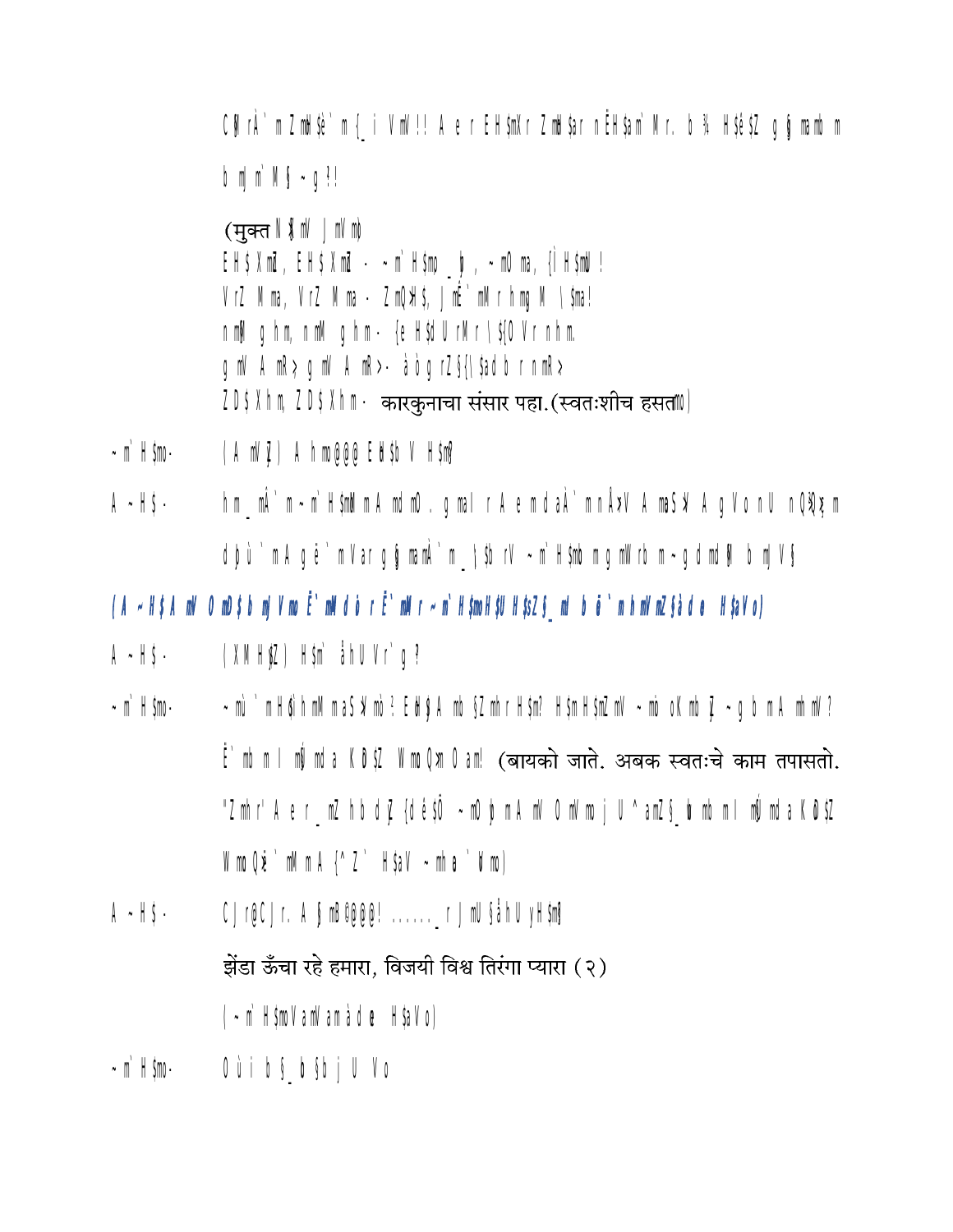- A~H\$ -Anivin H\$n` Pinb?
- $\sim$ m` H\$mo Him Mmbdb V2hp
- $A H$  -VM åhUmbrg Zm ~mù`mbm I m∭mda KD\$Z WmnOgZ Pmndm VM H\$aVmo?
- $-\mathbb{m}$   $H$   $\mathbb{S}$   $\mathbb{m}$   $-$ P\$#d\$ZmM\$JmU\$åhUm`bmgm\$JVb\$hmV\$\_r? Agë`mJmÊ`mZ\$VmOY\_mV Pmnm`Mm Zmhr.
- AJ§bhmZ \_bmZm JnÊ`mVb§H\$m` H\$i V§ ? Ë`nZm H\$i VmVmgp!  $A - H\$  -
- H\$i b@! Mma bmH\$ngr Vw\_À`mJnÊ`mM§H\$nWH\$H\$b§åhUyZ hhi yZ OnD\$ ZH\$m! ~mù`m  $-\mathbb{m}$   $H$   $\mathbb{S}$   $\mathbb{m}$   $-$ Pmoto Ag§JmU§åhUm

(~m`H\$m\\$UH\$nè`nZ§AnV{ZK\Z`OnVo)

 $A-H$  -\_\$i r, åhUOog\$JrV {eH\$bm\_r! An{U AnNmhr \_bm{eH\$dVr` JnU\$H\$g\$åhUm`M\$ **V** 

(~mù`mbm WmnQY duli §JmU§åhUybmJVm)

`oJ&VyJ&@JnB&@@!dnqanMoAnB@@@VnÝô`m~mi\_nbmXjY@@XB&JS\$@@q@@&  $A - H$  -A§JS§Q}mS\$@@(~mù`nH\$S§~K\})\_\$\$r,~mù`n Pnnbm~h|Vbl\$.\_rË`nbm AnV ROSZ Wm

 $(i U^{\wedge} a A_n W$  On $V$  m  $\sim$  tha  $W$   $W$ 

- hr\_mÂ`mgfgmamMrn{hbrPbH\$!  $A - H$  - $(E \cdot M)$ di r ~m`H\$made H\$aVo
- $-\mathbb{m}$   $\mathbb{H}$   $\mathbb{S}$   $\mathbb{m}$   $H\$  hm $\Omega$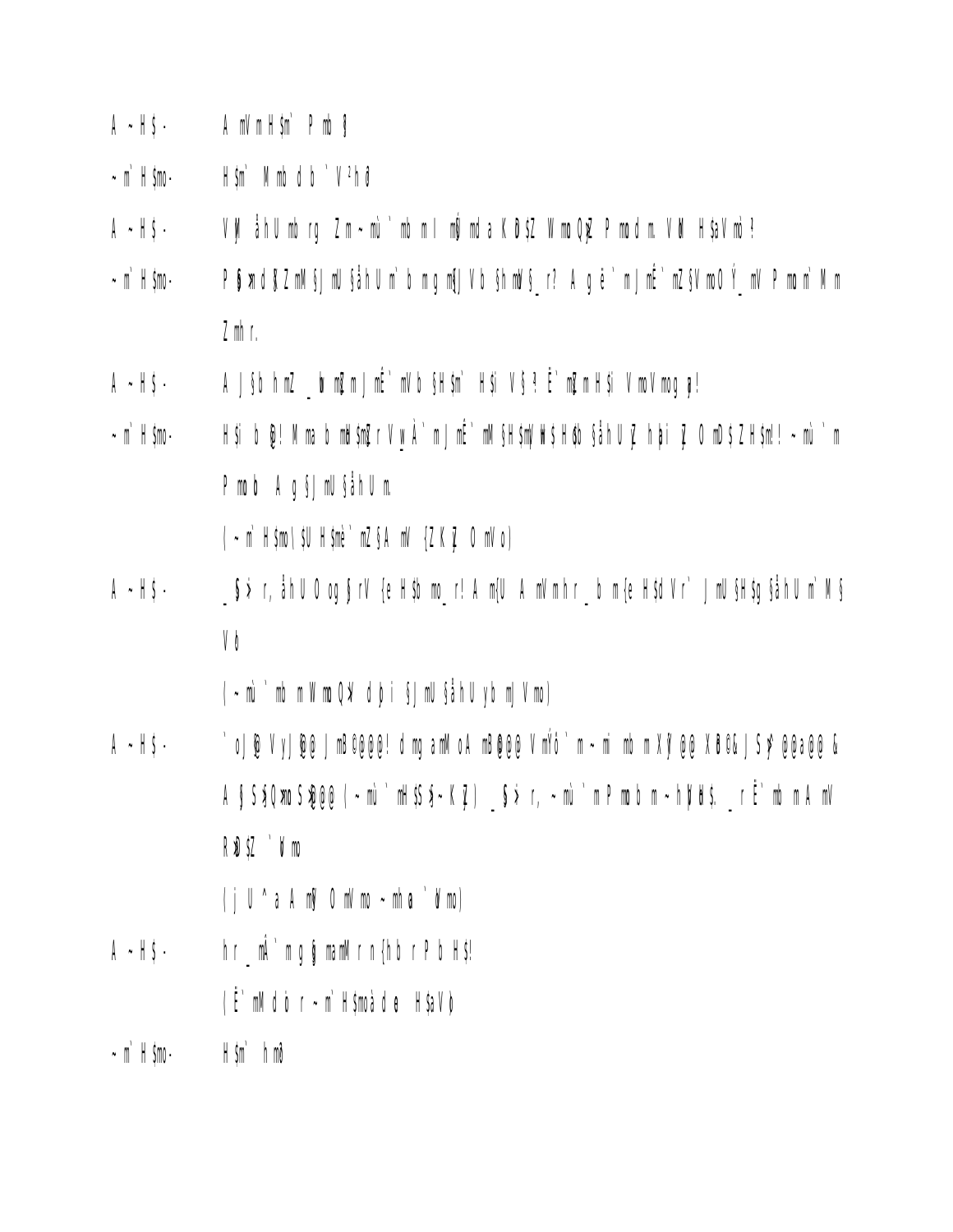- $A-HI -$ HR§H\$m`?
- $-\mathbb{m}$   $H$   $\mathbb{S}$   $\mathbb{m}$   $\sim$ mù `m Pmn $\mathsf{b}$ m Zm?
- $A-H$  hmpaa!
- $-\mathbb{m}$   $\mathbb{H}$   $\mathbb{S}$   $\mathbb{m}$   $-$ AnUY OnH\$m
- $A-Hs$  - $A \cup \S$ ...... nU AnO ~\dma! \_bm~&rÀ`m{eH\$dUrbm0m`M $\S$ !
- $\sim$ m` $H$ \$m ~&rÀ`m{eH\$dUrM§~a§bj mV anhV§ H\$maU {VH\$S\$V<u>w</u>\_Mr bnS#Mr, à<u>o </u>mMr àò gr ..... Oi b§\_b§bj U V() VoH\$rhr Zrhr ^rOr AriU\Z Úm \_J Om HiR§Om`M§?V() KamV H\$nS\$M§bj Zmhr!
- $A H$ \$ -AJS. nU... Ann \$gbm Om`bm Cera Zmhr H\$n\$ hmUma! {VW\$nr {eì`m I mì`m bmJVrb!
- åhUO0H\$m? \_r Kar {eì`m I m`bm KnbV0V & hnbm?  $-\mathbb{m}$   $\mathbb{H}$   $\mathbb{S}$   $\mathbb{m}$   $-$
- $A H$ \$ -Va§ZìhV§åhUm`M§\_bm Vy\_bm^mV, Am\_Q\$, nmi r^mOr, qJi §l m`bmKmbVq.  $nU$  ...
- $\sim$ m` H\$m H\$rhr ~niby ZH\$n! An`û`nMr Jn&>nS\$br`<sup>2</sup> Vr hr H\$a\_aH\$an{er! H\$a, \_a, H\$a! \_r \_brZ§{Xdg^a \_a \_a \_am`M§An{U Z§/a VwÀ`m{eì`m l m`À`m  $(aSW aSW \{ZK\Z \text{ OM}/0)$
- \_\$i r, Zdam-~m`H\$mÀ`m ^n\$JnV H\$nU H\$Unbm{eì`m l m`bm KnbV§Ë`nMm{ZU©  $A - H\$  giàr\_H\$nOSgiōm H\$ê\$ eH\$Uma Znhr. g\_Om Y`m`n{Yengr MiH\$Z niê\$fn\$\`m ~nOg§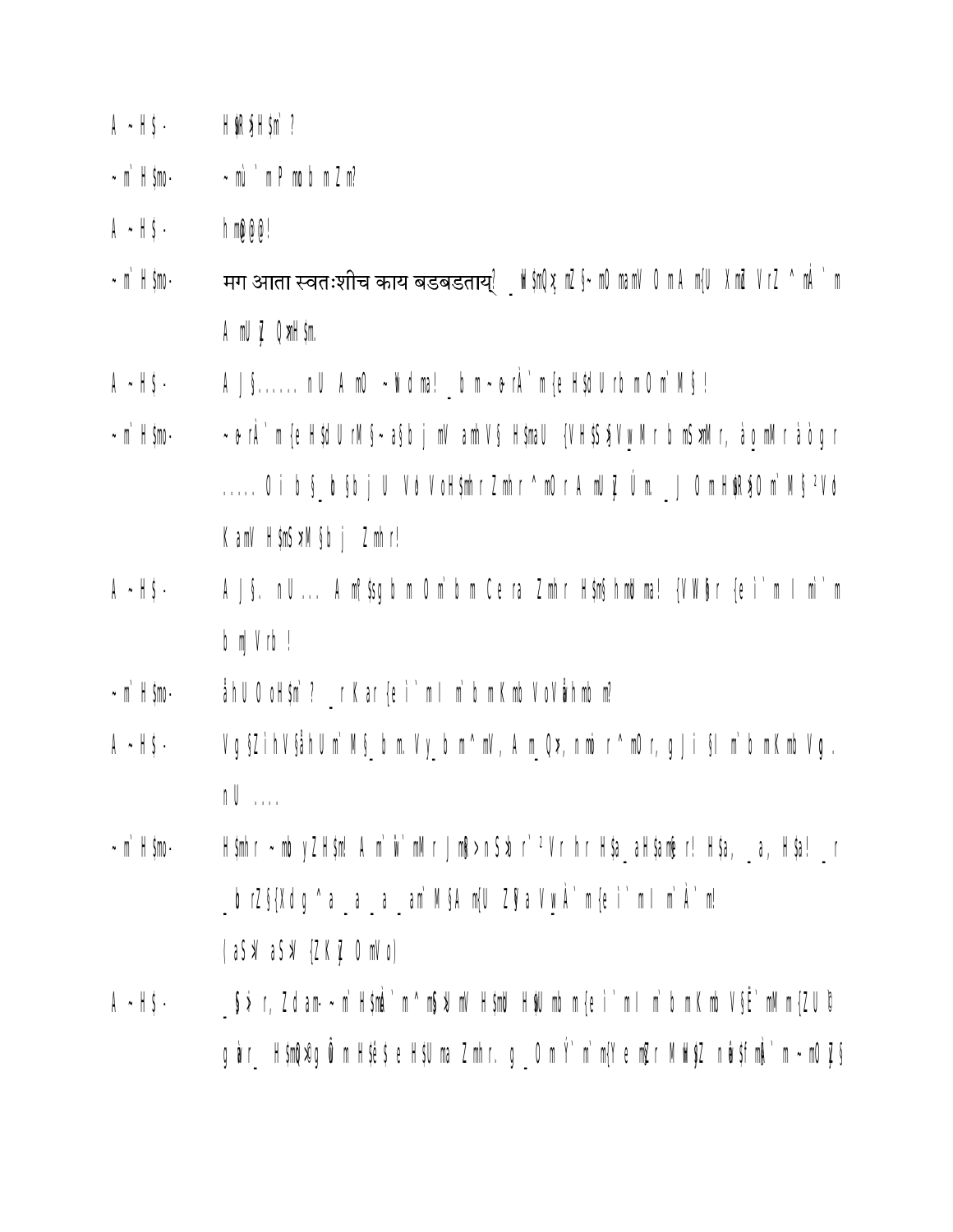{ZH\$nb {Xbm Va Kar OnD\$Z E`ngmhr {eì`nM I mì`m bnJVrb! (AnV S¤hI\$ndg) Pribie! {hZ§aS#`bmgwdnV Hilbr! (g\_OrdUrÀ`mñdanV) S#{biJ, \_r H\$n` H\$aVm eOmaÀ`m ~\$&mbm KD\$Z OnVm An{U Ë`mÀ`m ~am+a ^nOr nnR&lyZ XWmU åhUOo  $\nu$ m $\nu$ ma Vo $Ka$  Ed $T$ m hibnm $\nu$ m Var dm $M$ b!

(~itha Ont/in j U^anz§Kn\_nigV nigV àdie H\$aVin-b diiOdVin Ant/g "Aitb@@' Agin Y HindUrdOmAndnO`Mm पाठोपाठ बायकोचा रोल करणारं पात्रच, एकाद्या अल्लुड मुलीसारखी bnOV\_aH\$V àde H\$vo Xna CKSë`nMn A{^Z` H\$vo AnZ\$(nZ§gH\$Mni Vo)

- A $\mathfrak{m}$ `m aaa qa Viihr aa?  $-\theta$ - $\Gamma$  -
- $A H\$  hm And ~Wdm. Ambm{eH\$dUrMm{Xdq.
- hmd nU BVH\$m Cera Pmbm åhU\ \_bm dmQ{b§Vmhr `WmaM Zmhr. EH\$ {\_{ZQ>Wm\$-m  $-\theta$ h@!rXm2 | mi`m°KD\$Z`Wo (OmVo)
- $A H$  hr \_mPr{eî`m, ~&r~mi qiXma! qJi {HiQi\$ Aq{~mi qiXma Amho  $(-e\Gamma \times m\mathbb{Z})$  | in measure and a set  $H$  and  $\mathbb{Z}$  and  $\mathbb{Z}$  and  $\mathbb{Z}$  and  $\mathbb{Z}$  and  $\mathbb{Z}$  and  $\mathbb{Z}$  and  $\mathbb{Z}$  and  $\mathbb{Z}$  and  $\mathbb{Z}$  and  $\mathbb{Z}$  and  $\mathbb{Z}$  and  $\mathbb{Z}$  and  $\mathbb{Z}$  and  $\mathbb{$
- $A H\$  hệi Amu qiê chi Hiệt`n Zn Aä`ngnbn? Ano Hindvn {df` Anh ?
- gm\_m<sup>y</sup>`kmZ!  $-\theta$ -
- $A$   $H\$  -\_r di mdi r{eH\$db§ VoZrQ>AnRsI\, \_r{dMmaVmE`màýn\$/r CIma§Xo qn\$ ~a§ ^maVmMonVàYmZ H\$mU AmhN?
- $B\mathfrak{h}$ m $0$  $5$ > $H\mathfrak{h}$  bm $H\mathfrak{h}$  $2$  $-\theta$   $\int$  -
- A~H↓ (डोक्यावर हात मारून घेतो) कुणाचंही नाव सांग.
- ∼o⊢r Ir\_VrB§Xam Jn§Yr!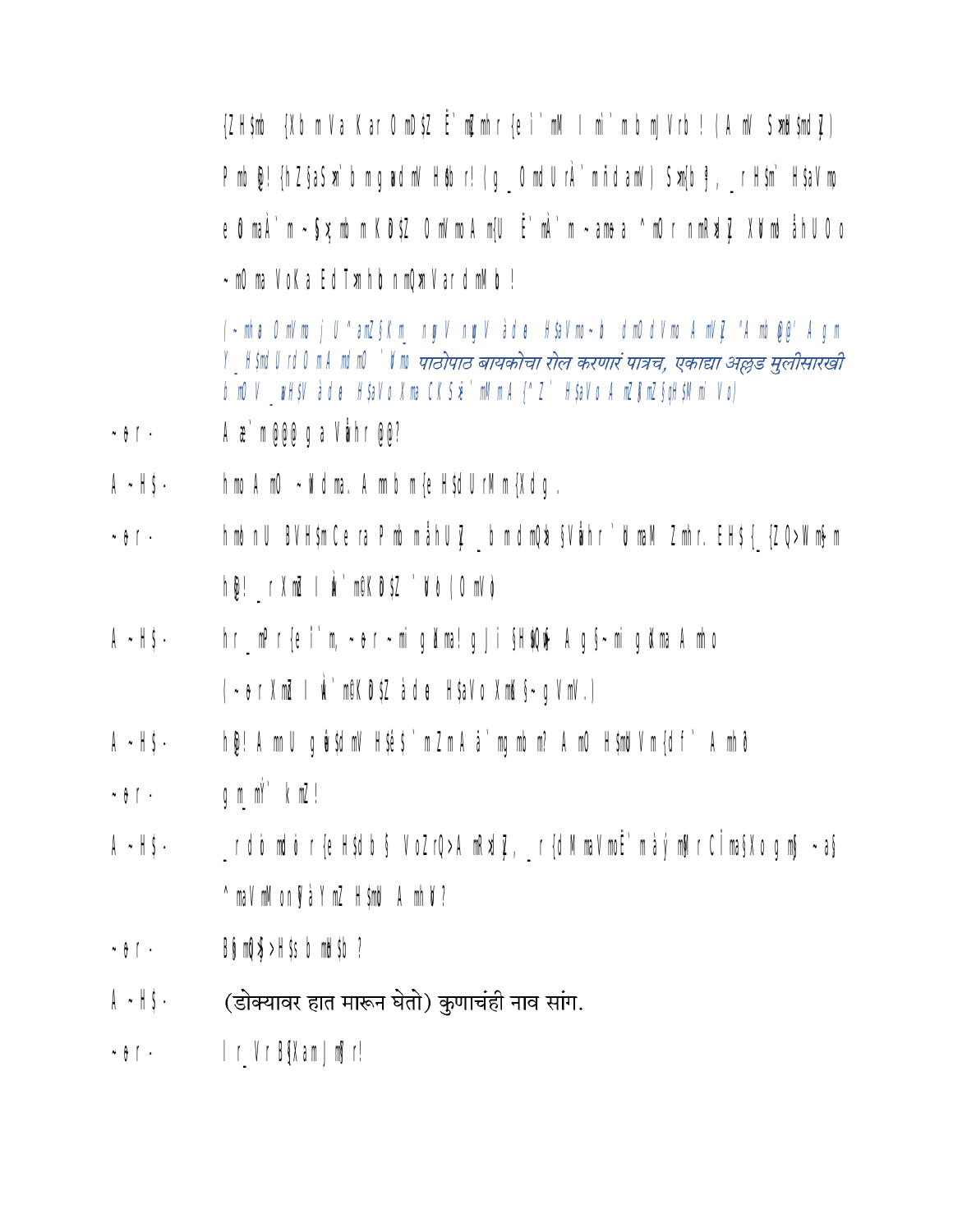- $A-H$ A J$E^* mVa\ndJ@mpr Pmë^m$
- dmaë`m? (EH\$X\_ aSµbmJVo)  $-\theta$ - $\int$
- 
- कुणी वारल्याची बातमी कानावर आली तर दुःख होणार नाही का?  $-\theta$ - $\int -$
- nU hr ~mV\_r Ver Zdr Zmhr! AmVm aSyZ H\$m` Cn`mJ?.....  $A-H\$  -~a@, Ani/m Xipam à íZ {dMmaVmo ^maVni/bm gdni? \_nRm nnionX H\$ma I nZm H\$R\$Anho An(U VmHNUmÀ`m ghH\$m`n\\$~n\$/bm Anh@
- $-\theta$ -A @@@@! ....h @!^maVmVbm gdm?\_mRxn nmbmX H\$ma I mZm Ame`m JmdmV Amho An [U \_mÂ`m S\$\$Zr Vm ~\\$ An^\$\_hmani A`m qhH\$n`m&^{~n\$/bm Anhd BVH\$\${M \$ Anho  $\sim$ H\$!
- $A H$  -~&r, \_r Vilom H\$m`{dMmab§An{U VyH\$m`qn\$JVoAnhiq!
- AnB©åhUnbr VM qn\$JVr`? åhUnbr ~H\$Z§{XbV {H\$Vr ngoVa Xhm bml é\$n`o  $-\theta$ - $\int -$ An U åhUon Yam BMr nn0≱ bmdm"∼क्ष\$An^\ महाराष्ट्रच्या सौजन्याने'.... सर, स्वतःची OnfhanV H\$ê\$Z KNmar nUq§~{KVbr Zm H\$s BVH\$m anJ `Wm bm H\$s dnQY\$E`nA`m A § mda ^ ff\$md § .... ga, \_bm H\$1` mMm And nO H\$gm H\$nT  $\Re$  Mm Vo{eH\$dm Zm?
- $A-H\$   $AJ\$  @ null ...?
- $\sim$ o-r AJ§Zm $\sim$  AJ§Zm $\sim$  Az<sup>22</sup>{~J§Zm $\sim$ . {eH\$dm $\sim$ Zm $\sim$ (A-H\$H\$I`nMm AndnO H\$nT\Z Xml dVmo)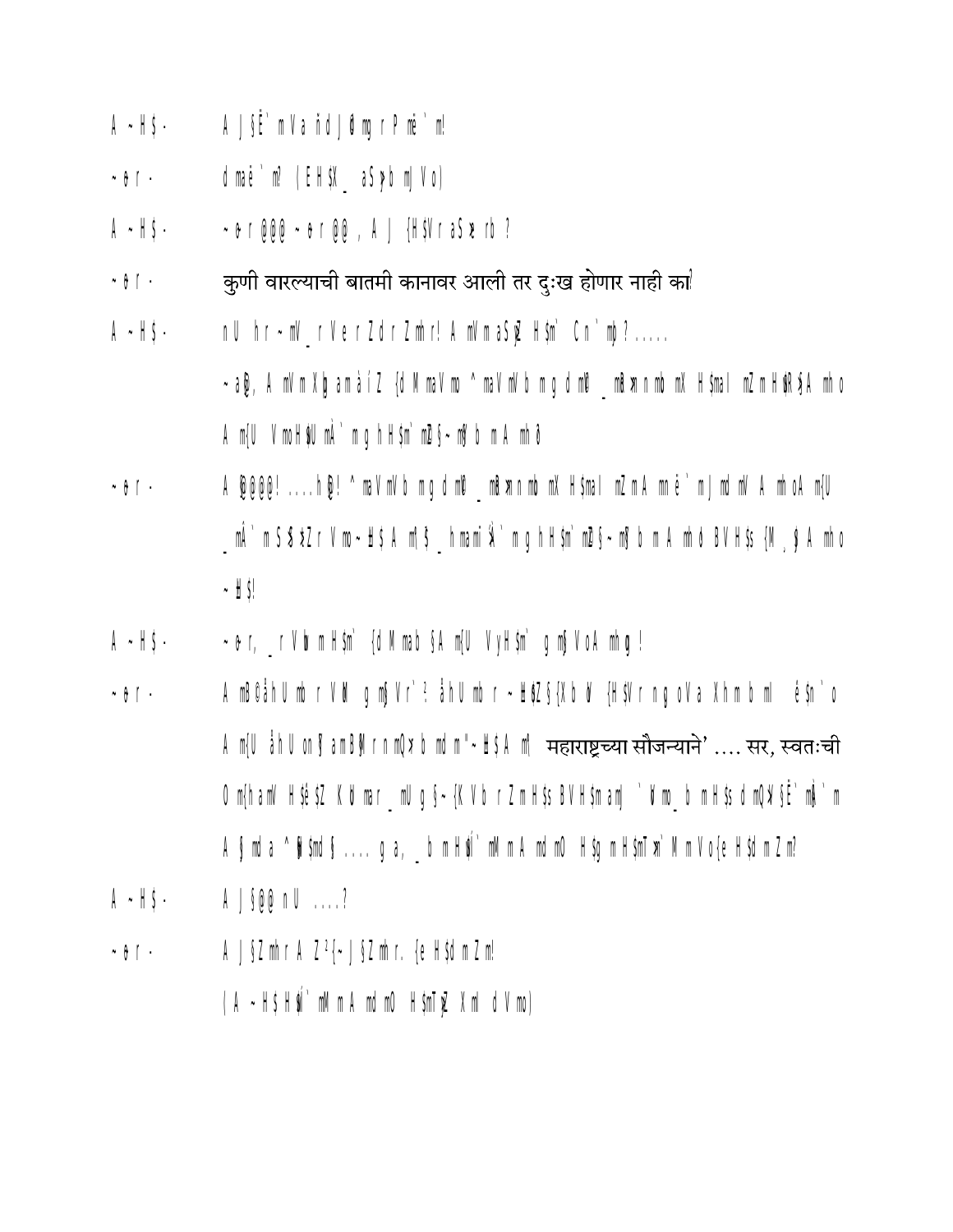- An Mm Hind His Mm An (U bhn Z \_jon A`m a S  $\hat{\bm{\xi}}$ `n Mm And n O Hin T  $\bm{\chi}$  Xm I dm (A~His  $-\theta$ -Amtødtø Kini) Xml dmåhuolixml dm! Zmhr Va \_r S\$\$Zm gm\$lrZ H\$ Viåhmbm H\$mhr {eH\$dVm`\ Zmhr. (A~H\$ VqaAmdmO H\$mT\Z Xml dVmo) A $\hat{x}$ `me@qa, Vwihr{H\$lmr N#Z aS\$omV! bm dmQ\$o\$... bm dmQ\$o\$..V&hmbm m\$\$da KD\$Z WmnQ#d\$!
- $A H\$  -\_mPoAnB®@@@! Aä`mg H\$am`Mm AnthoH\$s Znthr? \_mñVaZr H\$nthr hm\_dH\$?{Xb\$ H\$n?
- $A\hat{x}$  m  $\text{cos}\theta$ ,  $\pi$  {dgabrM hm/r. (AmV OmD\$Z hm mfZ  $\sim$  KD\$Z  $\sim$  Vo)  $-\theta$ - $\int$
- $A-HI$ he, he  $H\$  ?
- CÚm emi W Zmûş gürvmà`m ñn Ym® AnthW. An B®åh Untor, gannà`m H\$SpZ EH\$mX§  $-\theta$ -ZmûęJrV {eH\$Z Ko  $(\{eH\}dUr\ q\hat{e}\$ hm $V_0 \sim \theta r$ bm quan $H\$
- $qa$  Vahr $M_b$  bm  $Bb + \frac{1}{2}$  Um  $Zm$  $-\theta$ -
- $A H\$  - $B$ bo ~H\$? $\ldots$   $\tilde{n}$ n $\gamma$ V? $\ldots$  nU  $\perp$ brbm n $\hat{e}$ \$fmMm  $B$ bo ~H\$ H\$qm Mmbib? $\ldots$  {edm` nPm AndnOhr R\$H\$ Znhr`ð
- $-\theta$ -Aæ`mee, Vw A`mgmR\$ AnB2§ gik> KniVbilonn Mhm JmerM H\$ê\$Z Rualbm`? ga, H\$n\*b©nV AqVn&m Vw\_M§An{U AnBM§b\\$S\$hnW§Zm, åhU\ AnB©~nha`m`bm  $\text{DmO}$ Vo nU AnO {V $\text{Dm Mhm Xf}$ `ngn $\text{Rf}$  ~ma nn $\text{RdVM}$ . (bJ~JrZ§AnN OnNo)
- $A H$  hr \_mPr {eî`m! H\$m` Z\_wm Amhd! H\$mbQ\_Yë`m Am\_À`m, åhUo\_mÂ`m Am{U Cfmìm àn thom M \$ b\\$S\$ åhUnbr! {Vbm Agë`m Jmi\$VM OmīV ag Anho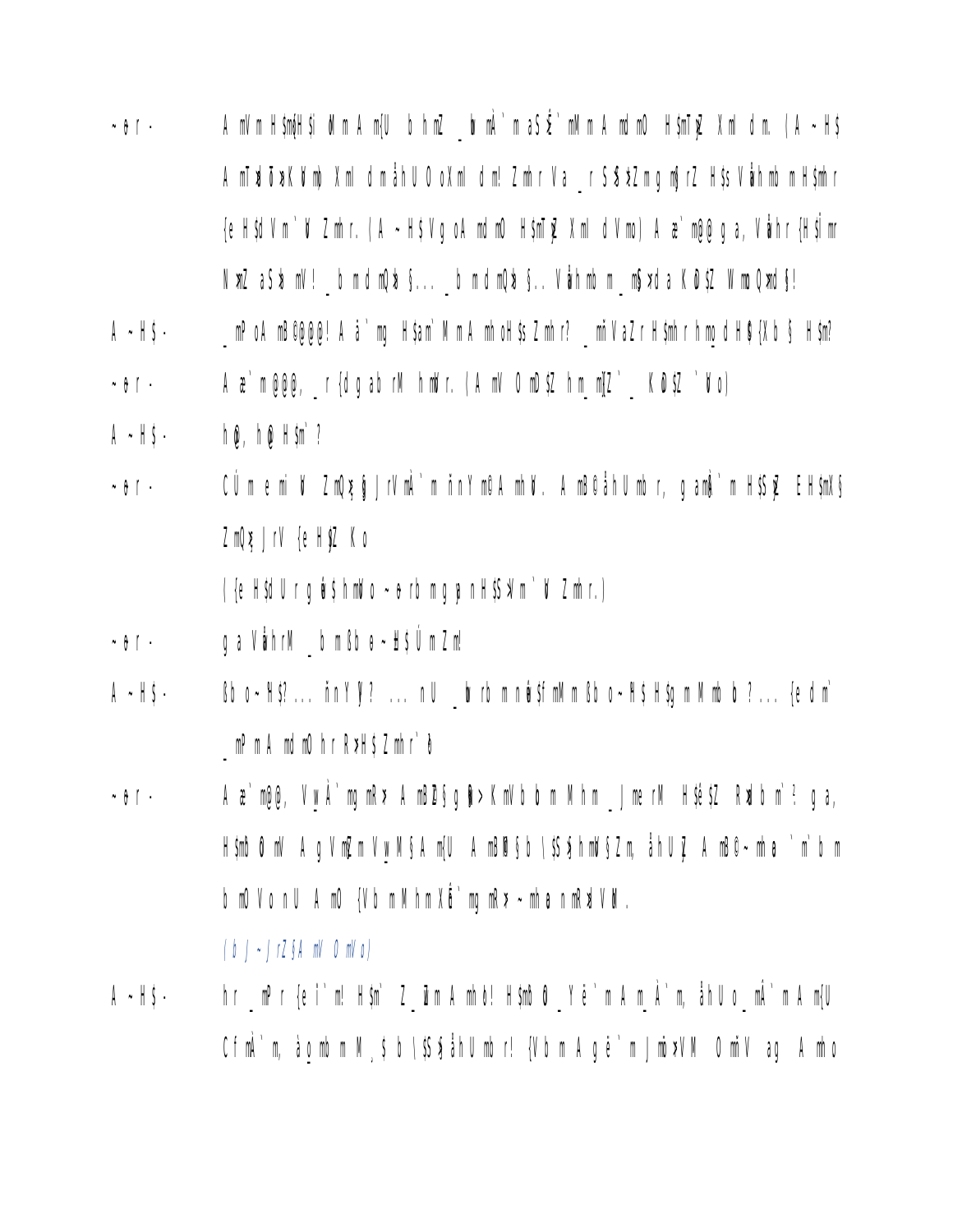åhUZM Jibr XmZ df} r {Vbm {eH\$dVm`Var r Xhm`dr nmg ìhm`bm V`ma Zmhr! EH\$Xm \_r {VÀ`m d{S\$ongm g\_OmdÊ`nMm à` ËZ H\$10m

(niệst ninì EHsin ~nOjZ§àdie Hsész Xjgè`in ~nOjbin OnD\$ bnJV§ A~H\$ Ë`nbin AS&IVno)

- $A-Hs$  - $\sim$ mi mgmho $\cdot$ .... Wm6\$ $\sim$ mbm $\sim$ M§hm $\sqrt{3}$
- $\sim$ mi mgmha  $\sim$ mbml
- $A$   $H\$  åhUO $\mathfrak b$ åhUm`M§hmV§H\$ $\ldots$ .
- $\sim$ mi mgmh $\rightarrow$  åhUm Z $\rightarrow$  \\$ dmTsdyZ nm{hOoH\$m $\sim$  {Xbr!}
- $A H\$  -Zmhr! åhUm`M§hmV§H\$ ~&rM§{ej UmV bj Zmhr. \_J ...
- ~mi mgmha- (hgì) hine@hine@hine@!~a-r{eH\$Uma Zinhr ho\_bm\_n(hV Ainho nU Aenith\$and, 1 a§gn\$Jy H\$m, ∼o-rMm \_m̃Va åhU\ Våhmbm AnnBQ>H\$b§Ë`mM {Xder \_mÂ`m \\$nD\$S\$bm nnM bml nMr AnS&{\_i nbr. Vw\_Mm nm`JW, Xlpa§H\$n`. Ë`nM {Xder Radb§V<u>w</u> Monm` `m Kambm dma§lma bmJ bM nm{hOW. V<u>w A`m \\$</u> dmT\$~XXb Cfmer ~mbm \_bm Cera hmVmi!

(~mi ngnthe nQH\$Z2{ZK\Z Ont/nt/.)

 $A - H\$  - $E^{\sim}$ m {Xder CfmMr ^0>0 $\pi$ i br r H\$erVar nU Am $\Omega$ ....

(ñÌr nmì CfriÀ`mê\$nml/ àdie H&V§ MhmMm H\$n A~H\$bm XiVo

A~H\$ CFmMr ZOa Qaii \Z, EH\$mX \ml/ Mhm{nD\$Z QaH\$Vno H\$n CFnH\$S\$XWno OnD\$ bnvVno)

- $Cfm -$ Mhm  $I \nmid \mathfrak{y}$  Jma PmbdVm H $\mathfrak{m}$  $\mathfrak{p}$
- $A H\$  -N\$@ N\$@! gJi oMQ`h\$qhZ H\$am`Mr gd` Pnbr`^\_bm!
- $Cfm -$ \_mÂ`mer Ag\$1 ~mbUma Amhig?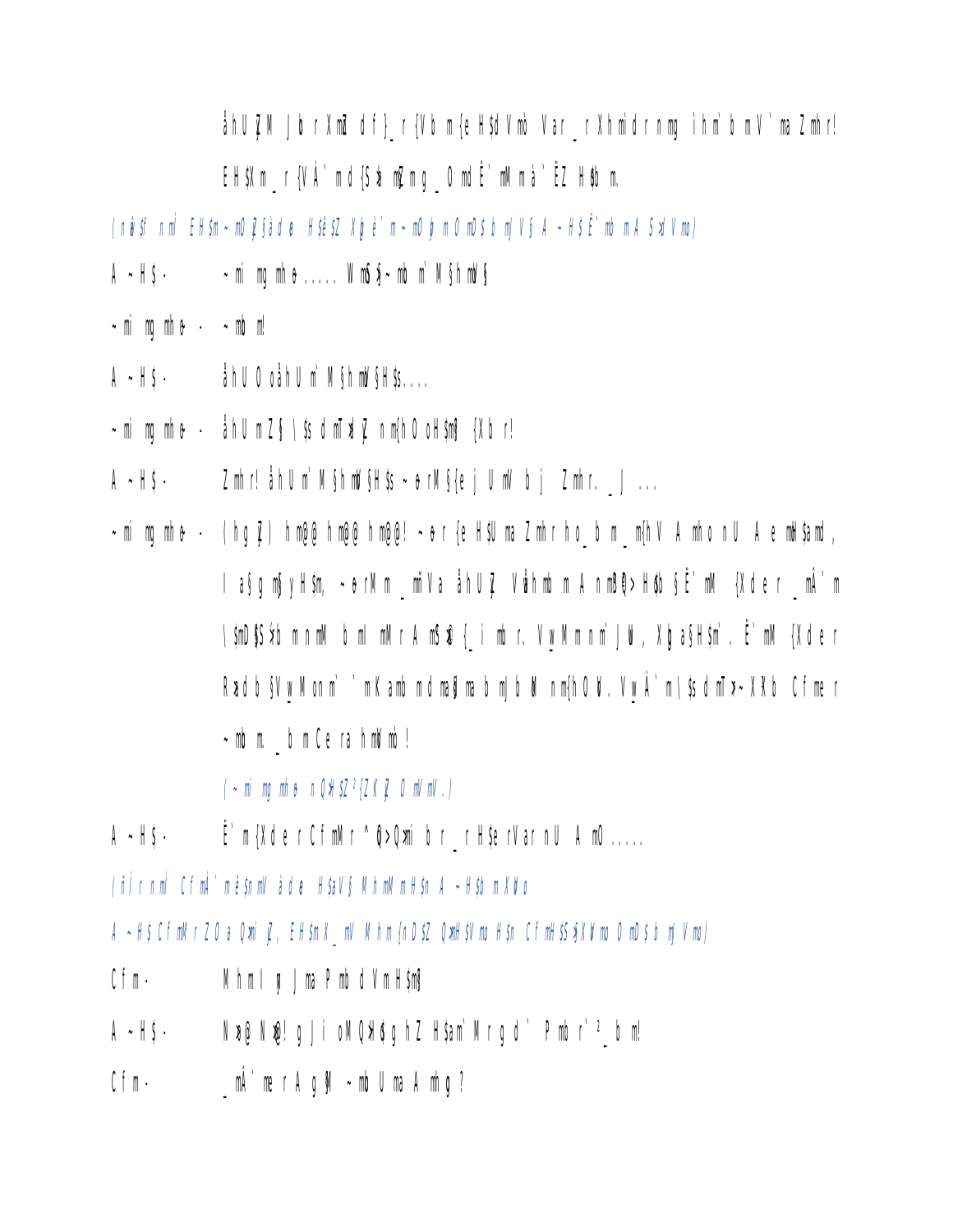- $A H$  r ~mbm`bmM ZH\$mbmW\$ An{U ~mbm`M§Var H\$m`?
- $Cfm -$ Hing AmboHinbOnVbo{Xdg ..... nduM§gJi §{dgabng.
- $A-HI \{dq$ amd $\int$ bm $\int$
- $Cfm -$ \_mÂ`m{ZU©m\_vi \$/1 Zm? \_nY` Anho\_bm Vo nU Ë`mdi r AnB©~n~n\$Zr \_bm Aem HinirV nHistoshmi/sHis.... \_mPob34 Pmë`mda df©ghm \_{hÝ`mV AmB©~m~m Jibo Anivim E`m-XXb ~niby H\$m` Cn`nu? nU EH\$ I §V \_Zinbin S#MV an{hbr Aniho Ë`mdi Mr n[apñWVr g\_OmdyZ KÊ`mMm à`ËZ H\$bm AgVmg Va ... niTsbogJi o AZW<sup>®</sup>AmU Qmi yeH\$bmAqVm
- $A-Hs$  -AZW? Jar~ {à`H\$amÀ`m VmdS\$VZ quH\$m H\$ê\$Z KWbrg hm AZW? b1 nVr Zdam { i mbm hm AZW? AmO EdT me mR me ~\$1ë`mV amhVr`q hm AZW? Vin`m gmal rM gika \_ibJr nXanV nSibr`Vmbhr AZWM? ViÀ`m d{SibniZr \_mÂ`nH\$SiM nþing hOma é\$n`o m{JVboAm{U r VoXD\$ eH\$bmZinhr hm AZWPmbm I am!
- $Cfm -$ Aents, Vià nV I n Mn§lbo JiU Antiv. nU EH\$M \_nRsh Xnif Antio EH\$nÚm ~XXb EH\$ Jh H\$ê\$Z KWbmg H\$ Vm ~ Xbm`bm Vy V`ma hmV Znhrg! E`mdir ~ m~m $\gamma$ m hm`H\$nQ#PP H&g bT{{`mgmR\$ nÞmg hOma hdohm\/o H\$O&hU}Z!
- $A-H$  -An[U ~mi mgmho-ngr Vo{Xbo {edm` XnihrH\$S\$Mm I M¶\$aÊ`nMr V`nar Xml dyZ Vilom \_mJUr KmVbr. \_J H\$m`. Aer gmi`mh\ {ndi r g\$/r ViPodS\$b gm6:Yma hmiVo WMGAN!
- $Cfm -$ R<sub>\$H\$</sub> Antho E`m nmnm/I§n[a\_nO2<sup>®</sup> H\$aÊ`nM§\_r Radb§.\_r qn\$JrZ VoH\$aerb?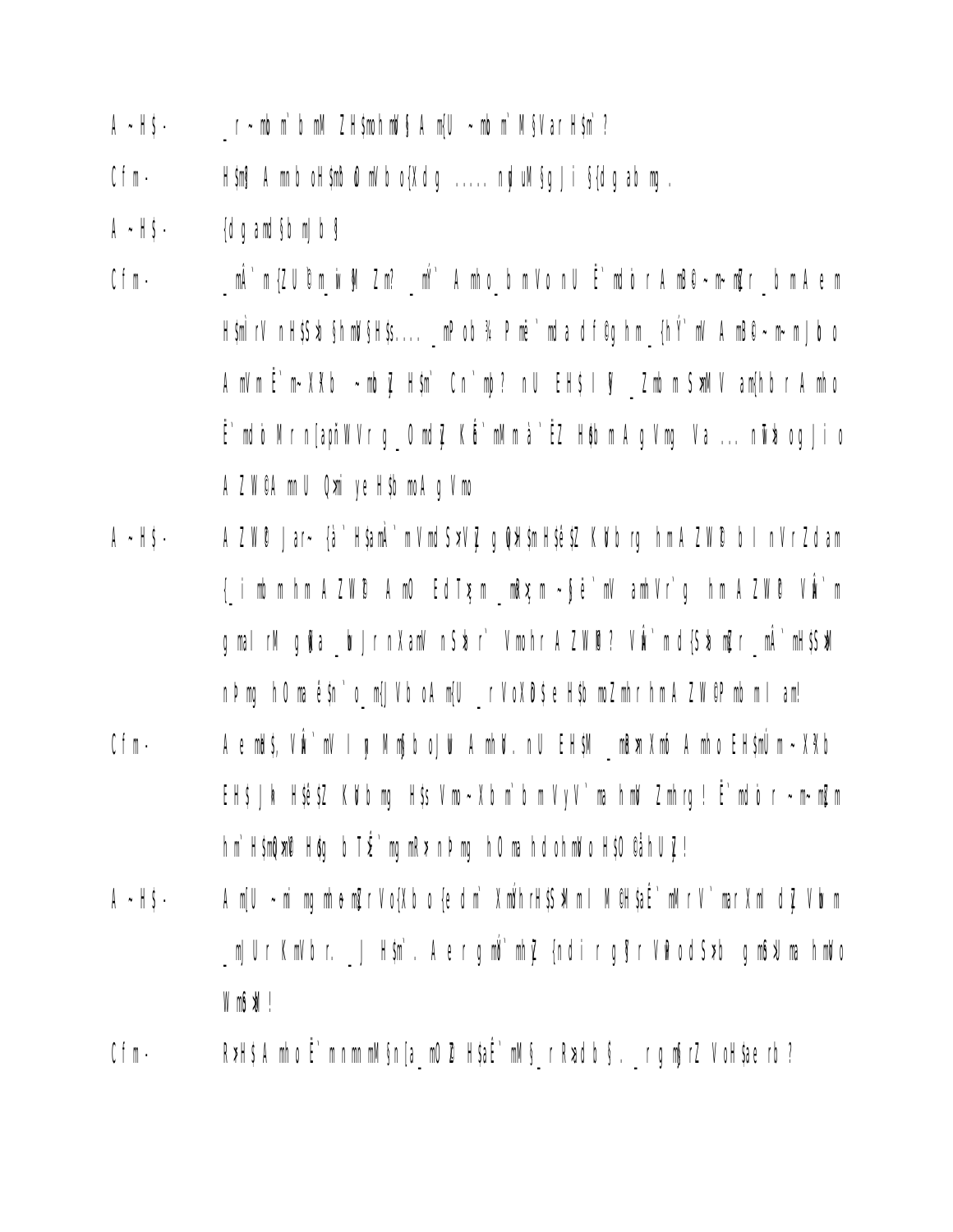- $A~H\$  Ahm\_r ZmQ\\$dmbm Anho\_bm H\$m\_Um!\_r Jm`H\$ Anho\_bm Jm`Mr q§Yr Um Aer nnQ\$ Jù`nV AS\\$d\Z MnH\$nMnH\$nV C^m anh\$?
- $Cfm -$ H\$nhr qn\$Jm`bm Omd§ Va Qn\$Jm`bm V`ma hmVmg! (nS\}{|mD\$Z) \_r qn\$JrZ Vo Hiaerb? \क्त एकदा! m `mgmR\$! BbrO. Zmhr ahUy ZHimg!
- $A-HI R$ \$H\$  $Am$  $\theta$   $\sim$ m $\phi$ .
- $Cfm -$ ∼mi mgmho-mMr EH\$m Zm0s{Z\_m® mer Ami I Amho {edm` Am\_À`m \क्टरीची OnfhanV Xni MZbda MnbyAnho ~mi mgnho-nir eãX QuiH\$bm Va Vilom Z \$ H\$m  $\left\{\begin{array}{c} i \vee \text{amhrb.}\end{array}\right.$
- $A-Hs$  -~&rMr {eH\$dUr XD\$Z AmYrM CnH\$ma H\$bV E`m\$r \_mÂ`mda. nadmM E`m\$r \_bm gm{JVb§H\$s \_mPr {eH\$dUr Radbr E`mM {Xder \_mÂ`m nm`JiUm\_ii §Vi\_A`m \क्टरीला पांच लाखाची ऑर्डर मिळाली. म्हणजे माझ्या लायकीपेक्षा माझा पायJU daMT>Rabm Aer H\$m §`m nif§H\$aUma Zmhr \_r! që`m-XXb Am^mar Anho `Wm  $\lfloor$ f.

#### $(A - H$ Om/m)$

 $Cfm -$ `m \_mUgmer H\$g§dmJmd§An{U Ë`mM§H\$m` H\$and§VM H\$i V Znhr. AeniH\$bm 'प्रॅक्टिकल' होणं कधीच जमलं नाही. प्रॅक्टिकल लोकांच्या या जगात म्हणूनच तो doli m, CR¥ {XgVmo åhU¥M \_r Ë`mÀ`mda EH6H\$mi r ào\_H6b§ AO¥hr H\$aË`ô?, ni \$r H\$aV arhUma Arho

(Onlo Xbjè`m~nOg§A~H\$ àde H\$aVno)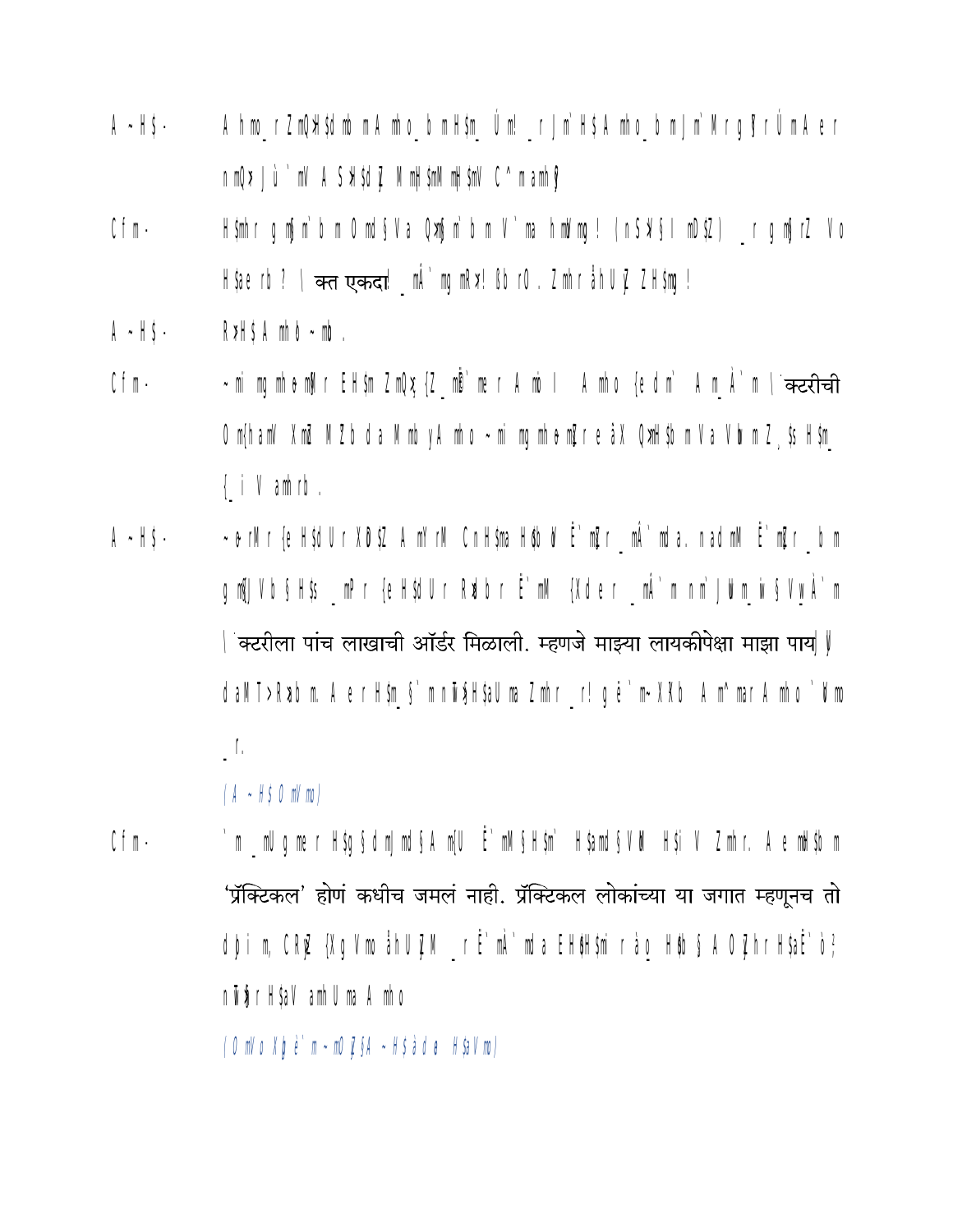- Si r, ~o-rMr {eH\$dUr gn6\Z XW§\_bm AO\Z O\_b§Zmhr. I a§H\$maU gn\$JyH\$n\$  $A - H\$  -{VW§\_mPm Ahfi\$ma Jn|Omabm OniVmo Mn\$Jbm {ej H\$, Jn6>Jù`nMm Jm`H\$, Mn\$Jë`m nm`JiUmMm Aer {defU§Ë`m KamVë`m \_mUgm§edm` \_bm H\$mU bmdUma Amho शिवाय 'कधी तरी प्रॅक्टिकल विचार कर रे अशोक' असं कळकळीनं सांगणारी माझी EH&H\$mi Mr àò gr È`m KamV gwl mZ§Zn&V Anhọ \_mÂ`m JiUn\$/I§MrO ìhmd§Ag§{Vbm AOZ dnû¥§ 2EdT§g\_nYnZ \_bm naoAnho ~o-rMm ~m \_bm Xadfu VrZ hOma ê\$n`o ~mZg XWmì Voduli M! Am\_Mr H§nZr giỗm EdTm ~mZg XW Zmhr...... ~m a@@! (KS&mi ~K\Z) An\\$qbm Om`bm Mn\$JbmM Cera hmUma! AnO An\\$q\_YoZ \$ (D-hOm V- hmUma!! qmS\$AH\$anMm InW®Anho O b§Va `m Aj VmQ#H\$m`bm  $(A-H$ JS>S$Z$ -mha OhVm {dê$O -mQZ$ nê$f nm$ade H$aV$ - gmb-m^m$ ^{\_H\$V. X|gè`m~nO\Z\$A~H\$JS>S\$V àde H\$aVm A~H\$An{U gnh& g\_nang\_na edQ\$ KSEmi Xml dVm)
- hmpe.... åhUOoZmhr.... åhUOohmp nU.  $A - H$  -
- $g$ mh $\theta$  -AnO H\$nU \_60& H\$nU ~mi \$/ Pnb&..H\$Unbm hn\$ñnQ\$b\_YonntnmMdm` M\$hnN\$
- $Zm$ r...  $\ddot{a}hUO_0\ddot{E}$ ` $m\sqrt{g}H\ddot{m}$  P $m\sqrt{g}$  gea,  $H\ddot{s}$ .....  $A - H\$  -
- $Qmb -$ {\_ñQa A~H\$, Viåhr AnOn`V nn\$/1 AnOne-m, Mma H\$nH\$m, VrZ AnE`m An{U XniZ \_mdengm ñ\_enznV nnbnMdb§Anho VwÀ`m ^mdnMr ~m`H\$mp ~{hUr An{U Vw\_Mr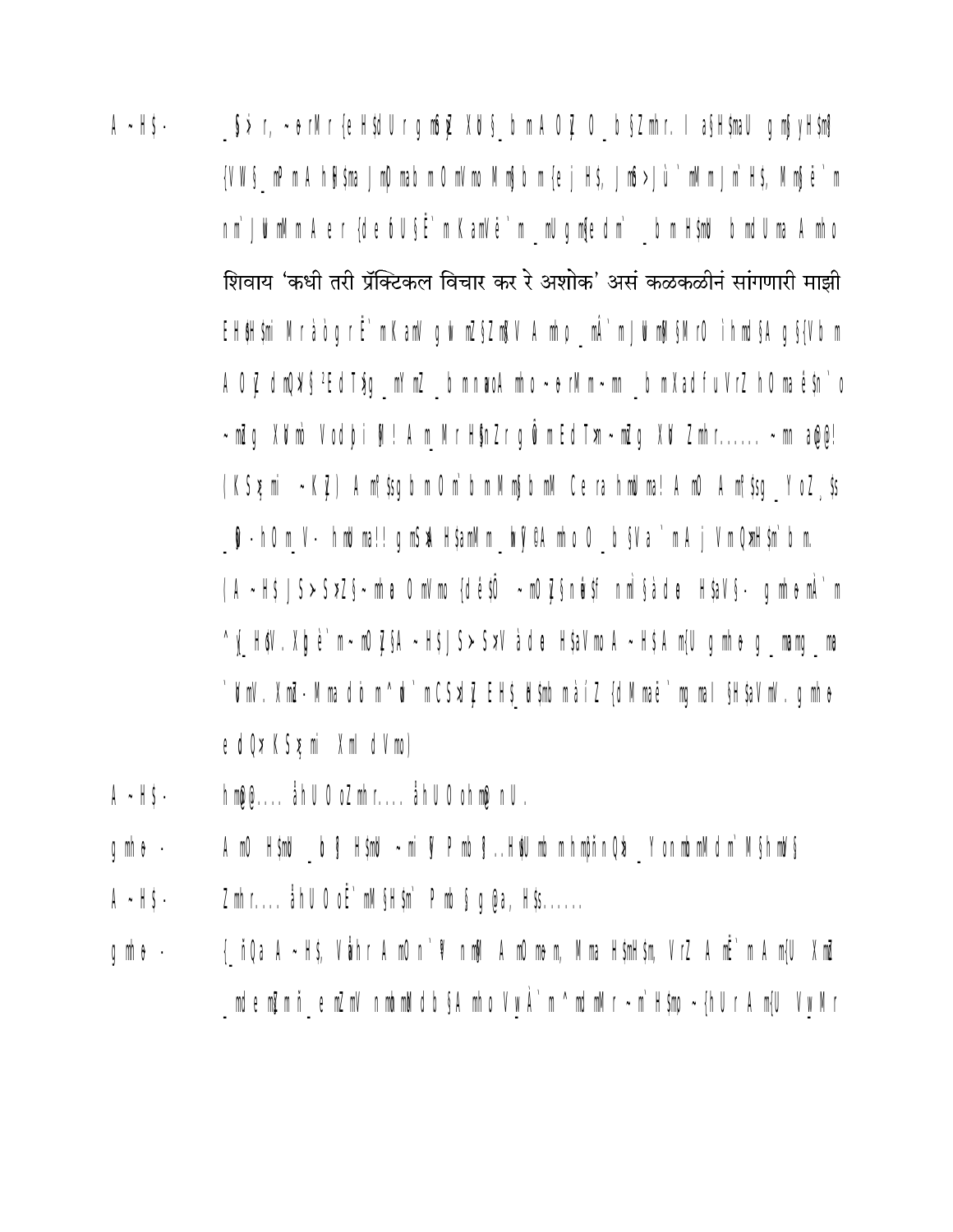{I VnV nSboAmhV.

- $A-H$ -$  H $\#$ hrVarM H $\#$  ga!
- \_mÂ`mH\$S§Vmarl dma ZmKr AmhW. ~Km`À`m AmhW?  $Q$ mh $\theta$  –
- MW\$bmga!  $A - H\$  -
- $Qmb -$ <u>Vw M§MiH\$b§Zirhr. MiH\$b§Am M\$A! Våhirbm ZiiH\$arda Røly KiVb§hrM MiH\$ Pirbr.</u> Våhr AnVm Ag§H\$am KaH\$m\_, {eH\$dÊ`m, g§JrV gnYZm, ~mi §/nU§ \_`Vr, g\_nO gdm H\$aV ~gm An\\$g\_Yo`0\$M ZH\$n
- $A H\$  -(Km-ê钇)åhUO $\ldots$  ga, Vmhr \_bm ZmH&rdê亿 H\$mTvZ Q#H\$Uma?
- $QmbP -$ Zint! Vii\_Mm nJma \_r Kar nmhMdV OmB2. åhUOoViihmbm {eñV bindyeH\$bmzint हे दुःख तरी मला होणार नाही.
- $A H$  nU ga AnO H\$maU ddi §hmW§ AnO Am\_À`mZì`mZnQ‡|\$nMm\_h|W®nnWm g \$mi rM! (githe VinS4/inSy{ZK\Z OnNnN.) AgoAm Mogithe!d\MuJVnN, anJimanJnZ\_s~ntoVnN! nU \_mUg Mm\$Jbm Anho ZmQ\\$ hm E`m\$/lm drH\$ nmBQ\} E`m {Xder b\$/l Amda \_Yo  $E$ `n $Zr$  \_bm ~mbmd $Z$   $KW$ b $\S$ .....
- 
- $A H\$  hmga!
- githe AnO H\$mUE`m ZnQ\\$\$mMm \_\m\V@\n\Mm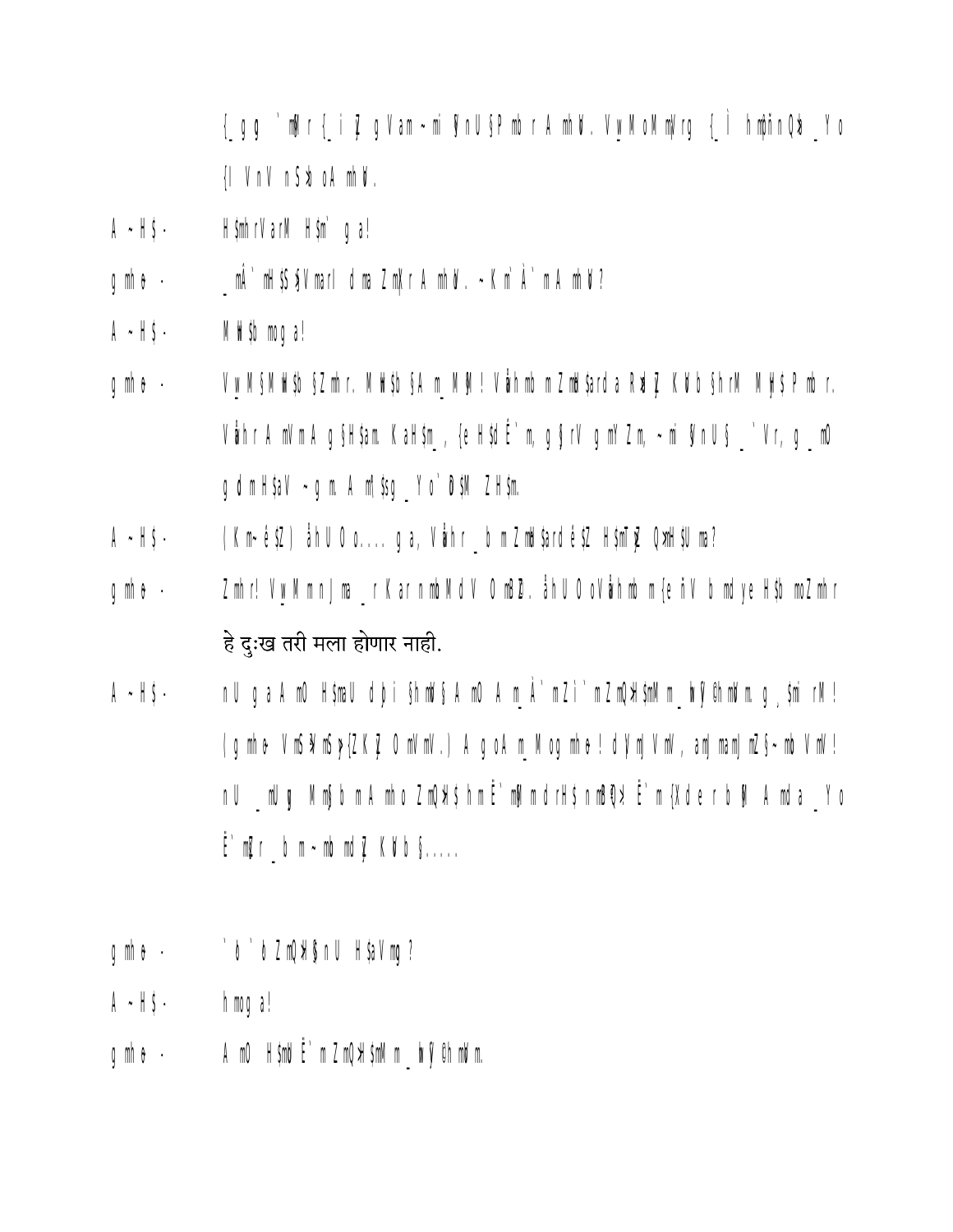$A - H$  -JSH&`nA`m "EH\$M B`nbm'Mm

- $Qm +$ dine dine dine! AaoJS\\$1.5ar åhUOo\_anR\$ ZnO\&X\**d**V\A`m\_\\Q\$M\bm AZ\_n\b {ham! Vy H\$mUV§H\$m\_H\$aVm`q?
- $A H$ \$ -**QIMIH\$aM!**
- dme dme dme! JmdnH\$S\$ AgVngm \_r gion EH\$Xm givinH\$aM\$ H\$n\_ H\$b\$ hmV\$  $g$ mh $\theta$  -सुधाकरच्या स्वगतातली काही वाक्य मला अजून आठवतायत!  $\mathsf{E}\mathsf{H\$}\,\mathsf{hu}@!$   $\mathsf{(A/Ve\,}$ ZnQ\\$nUg`am\_bnb, AnVm`m[aH\$nå`mnë`nV VlbmH\$n`{XqV§?H\$nhr Znhr? Aaq नीट पहा म्हणजे श्रीकृष्णाच्या तोंडात, विश्वरूप Xe2 àq\$l `emXiom{XqbiZqVrb, VoM ËH\$ma Vilom`m në`nV ~Km`bm qmnS\rb? H\$n~mS>H\$i >CnqyZ Anbibm WH\$dm KrbdÊ`rÀ`m AreZ§Xrê\${nUrè`m - Oan∯`mË`m nhm ProS£m! Vronhm, Vronhm, à{V{ð¥nUmM§bj U åhU⊈ MmMë`mZ§Xmê\$ ß`m`bm {eH\$b@`m nT¥ \_y| mMm Vm\$# ... (दीर्घश्वास घेऊन) दारूबाज नवऱ्यांच्या बायकांची ती पहा पांढरी \\lीA\l)\$V H\$nmi §@ (AndenZ\$gdJ Yo{XqZngm hnWm)
- $A-Hs$  -ते वाक्य ऐकता ऐकताच मी पांढरा \\$0A\$0\$V hmD\$Z EH\$ Vmg ~@10 nS\$omhmVm Va …. AgoAm\_MoZmQ\\$d&@gmho~. \_\$\*; r, l a§Va ZmQ\\$mM§d&>bmJë`mnrqğ \_mPr g§rVmMr Amt>H\$\_r Pmbr`? Ahm, ZmQ\\$ åhU0ogd@H\$bm\$/lm g\$J\_! åhU}ZM \_r E`m H\$bH\$S\$Om~N`AmT\$bm Jibm nU H\$m`gm\$Jm`M\$? Vr AmT>àE`H\$nbm gmal r ZqVo ZXrÀ`m EH\$m{H\$Zmè`mH\$Së`m nmÊ`mbm OmñV AmT>Aqib Va Vmq{H\$Zmam Oqm Om̃V YmbmOmVm Vq§Zm∰mMr AmJ>Áçाला जास्त, ती व्यक्ती जास्त उध्वस्त होते!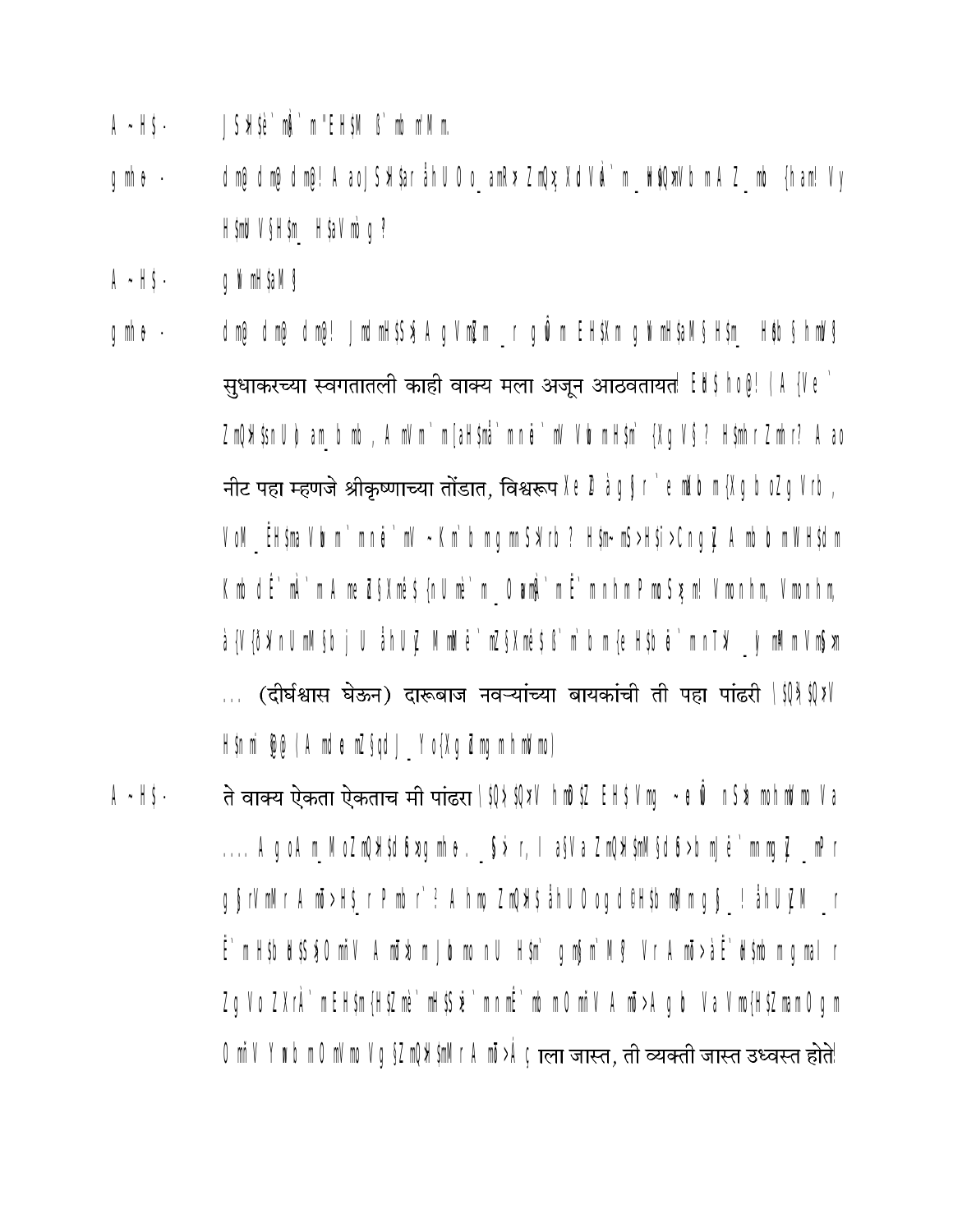EH\${H\$ngmgm\$JVmo hmer ZmOgg\$jWm\$ZmAOqZnirnmim\$/IrMUMU ^mgVo ñìr nmìmà memò mv\_r qhS\* hmb/m gm àr{V H\$mdi ob34mnpu Zm0#I\$mV H\$m\_ H\$aV AgV Ag§H\$nZmda Amb§åhUµ \_r EH\$n a{ddmar H\$ndù`m\$`m ~\$Jë`mda OmD\$Z YSH\$bm àr{VVmBÀ`m gmgè`mer ì ham\$ cmVM JmR>nS \$pr.

- $A H\$  -Z\_ñH\$ma H\$mdi ogmha.
- VoR\$H\$ Antho nU ^Qxn`bm ` $\hat{t}$  mydu \\$nZ H\$ê\$Z do RadÊ `nMr arV^nV Vahntom  $QmQam -$ Hillr {eH\$dbibr {XgV Zirhr.
- $A-Hs$  qmar qa!
- VOR\$H\$ Antho nU H\$m` H\$m` H\$mT\$b\$V Vo~ntom MQ\$I\$Z?  $Q$ m $Q$ am $-$
- $A H$  -V<u>w</u> A`m giz~mB<sup>o</sup>zmQ}{\$mV H\$m\_ H\$aVrb H\$m Vo{dMmam`bm AntomohmVmo
- VoR\$H\$ Anho nU Am\_À`mH\$nhr AQ\$ Anh\. Ë`mVnhnbm\_n'` H\$amì`m bmJVrb. gmgam-AQ>1 br-ZmQ\\$\_rAm\rdm\n\Z~KrZ.Vn\S&memB\S\I\umH\$bbm^mJV&hmbm Jmi mdm bmJto.

AQ>2 ar- amir ZD\$A`m nir§giZ~nB®Vnto\_rbm Wn\$-Uma ZnthrV.

AQ>3 ar - Amathr gm\$JyVM H\$nS\$Am{U Xm{JZ0gw-mB©dmaVrb.

- $A H\$  -^aOar H\$nS&m\$/Ir An{U Xn{JY`n\$/Ir JaOM Znhr. H\$maU ZnQ\\$ gm\_n{OH\$ Anho
- gmgam  $A0>$   $M^2$   $Zq$   $\omega$   $Va$   $Mm$   $\omega$   $\omega$   $m$
- $A H$  -V<u>w</u>À`mgJù`mAQ\$\_mÝ`AnhV\_bm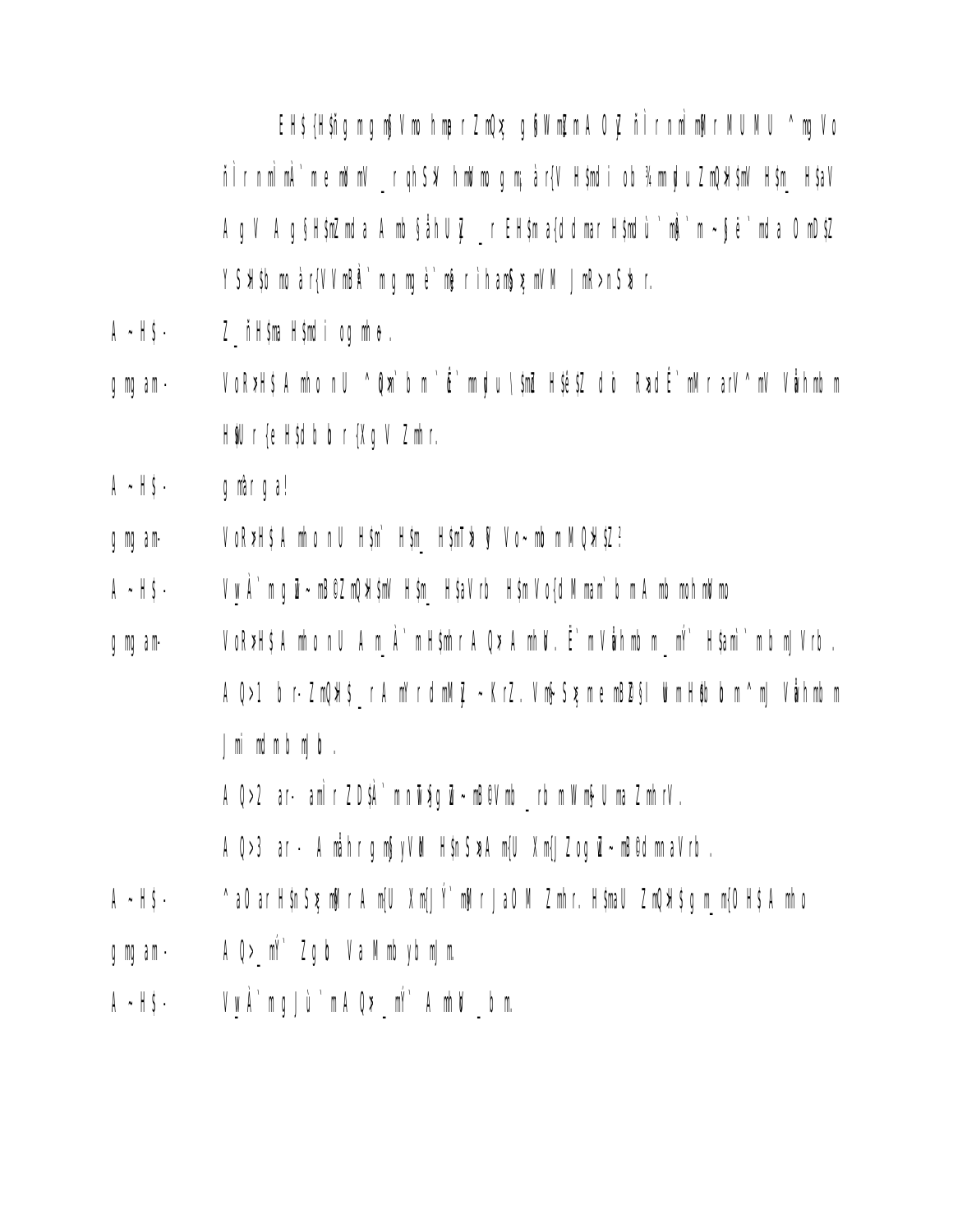- Wnf-m gJù`m AQ≴ gn\$lyZ Pnë`m ZnhrV AOyZ. gJù`m AQ≴\_nY` Agë`mM§n l  $QmQam -$ \_r VwÀ`nH\$S\Z KNma Anho Z\$Va! Va...AQ>4 Wr- Vnto\_rÀ`m H\$mi nN An{U à`mJmÀ`m dọ r Am À`m qıZ~mB©Am{U BVa niệ\$f nml{s`mA`mV H\$| V H\$ r XrS> \10:#M\$AVa\_R@Ind\$bnJlo\_A0>5\_dr-Zn0:H\$nMm \\$n0:#Am\_Mm \\$n0:#J#\\$a\_H\$nTdp\_ AQ>6 dr An(U edQMr- ZnQ\\ma`m à`mJmÀ`m {Xder \_mÂ`mgnR\$ qdJ\_Ü`0  $\neg$ gÊ`m $M$ r I mg ì`dñ $W$ m H $\frac{\sinh(n)}{\sinh(n)}$
- $A H\$  gJù`m AQ\$ \_mY` Agë`mM§n] XD\Z \_r ~mha nS\sm nU E`mMm n[aUm\_ Agm Pirlom H\$ Vinf-Sigm enB2§ I illm Hilbildom ^mJ Jini ë`m\_ili § VrZ Affi\$ ZnQH\$mMr  $EH\$  FH\sh{H\\$H\\$m Pnt\Dr, ^aOar ent\p An{U Xn{JY`n{\pi  $\frac{1}{2}$  of  $\frac{1}{2}$  and  $\frac{1}{2}$  and  $\frac{1}{2}$  and  $\frac{1}{2}$  and  $\frac{1}{2}$  and  $\frac{1}{2}$  and  $\frac{1}{2}$  and  $\frac{1}{2}$  and  $\frac{1}{2}$  and  $\frac{1}{2}$  and  $\frac{1}{2}$  a ~nO MT:bnl à`ndnÀ`n{Xder H\$haM Pnbn gnga&dmqdJ\_Yo{Ræ`m\_nê\$Z ~gbo hmVo gr-nB©An{U EH\$nX§nê\$f nmÌ `n\$\`m\_Yb§A\$/a XrS>\@#E@Or gìdm \\$Q> Pnto§H\$s åhnMmam qdJ\_Y\ZM AmaS#i`Mm "Xia...Xia hme Xia hmd"

`m JnYi nVhr \\$nQæJn\\$aZ§qm;H\$ndù`n\$/lm EH\$ N#Z \\$nQæj H\$nT\$onM! H\$rdù`n\$\`m ~\$Jë`nA`m {XdnUl nY`nV Vm \\$nQm = nRecm {X = ml nV Qm\$JZ Rølbibm Våhmbm{Xgb. E`m \\$nQaN \_bm\_ml EH\$n \\$ner {Xbë`m ZnQ\\$m\r N>r {XgVd

\_mUgmMo ñd^md dolio AgVmV, gñH\$ma dolio AgVmV, àË`H\$mZ§ ñdrH\$mabibr OrdZ \_jë`§diJi r AgVnV. ZnQ\\$ åhUOodiJdiJù`m OrdZ\_jë`nVbm gKf?gKf®AnbmH\$ ZñVmhr Anbm nU Vm ZñVm OrdZmVë`mì`mdhmaH\$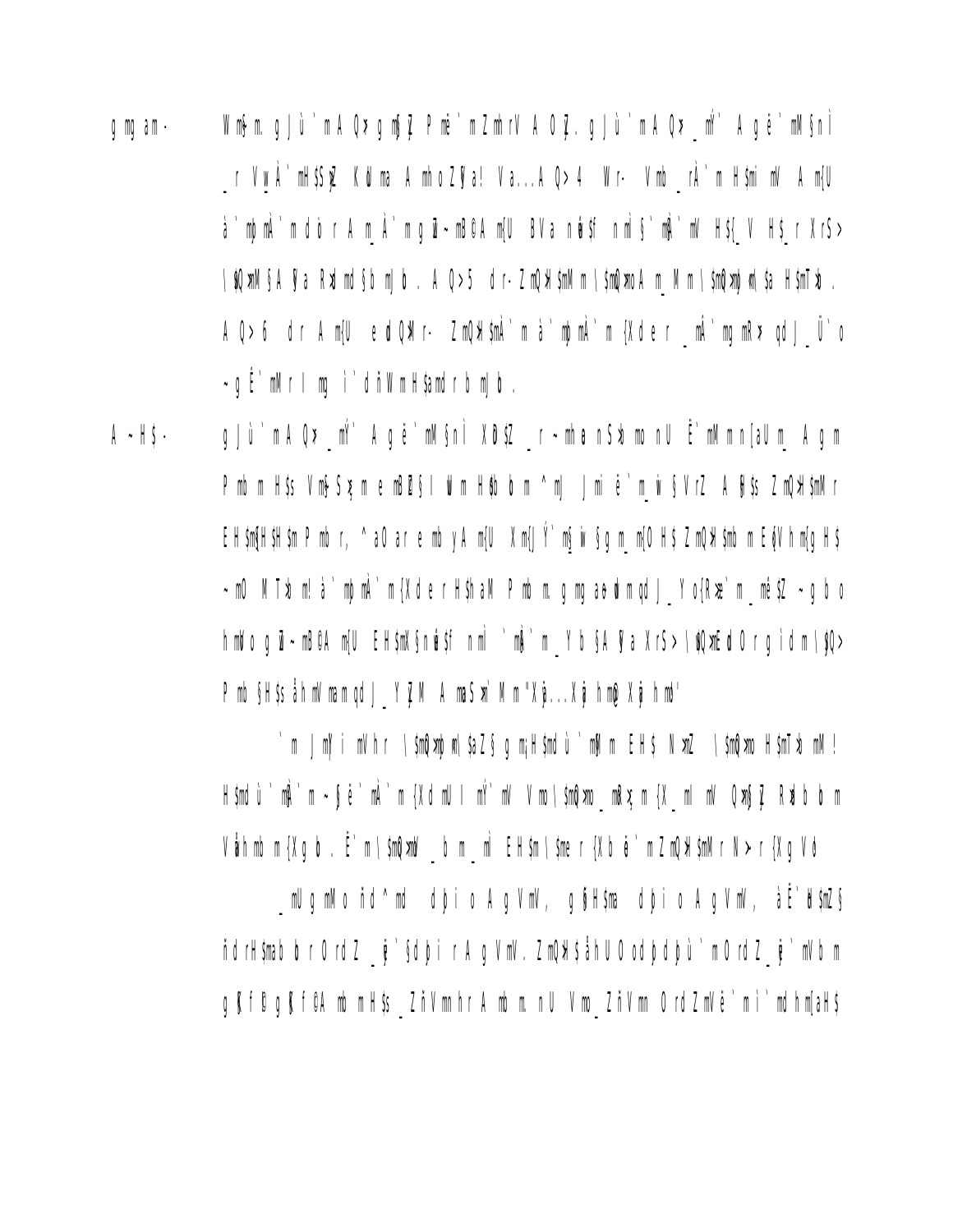मनस्तापातून मुक्ती देणारा असतो. मुक्तीचा तो आनंद मिळdË`ligliRि\$M gJi r YSे\$S> AgVo Ahmami YSnS!

amir Pmbr dm0Vg KamMr {H\$ëbr Anho mâ`m0di . ~m`H\$mMr Pmn m6>hm0\$ नये म्हणून मी किल्ली घेऊनच रोज बाहेर पडतो. पण मला कधीही किल्ली वापरावी bmJbibr Zinhr. {OY`inV nindb§dinObr H\$ Vr Xima CKSiZ \_nPr din0>nhinV C^r AgVo KamVbr gJir H\$m\_§CaH\$Z, \_bm@mOdyKmb&AZ2E`m@mPmnd& `mjUmMr dm2>~KV C^r AgVo Vmj UM H\$m` VmAm\_Mm AgVm A~H\$ An(U {\_gg A~H\$ `mMm!\_bmJb§nm{hOo..

(A~H\$ OmVmo qm, A~H\$ àde H\$aVo Xma CKSë`mVm A{^Z` H\$ê\$Z C^r antiVo j U^amZ§A~H\$ àde H\$aVmo gmà`m I m{Jmda hmV RøVmo hgV hgV XmK§OmD\$  $b$ mJ $V$ m $V$ .)

 $(nS\text{Xm}nS\text{Wm})$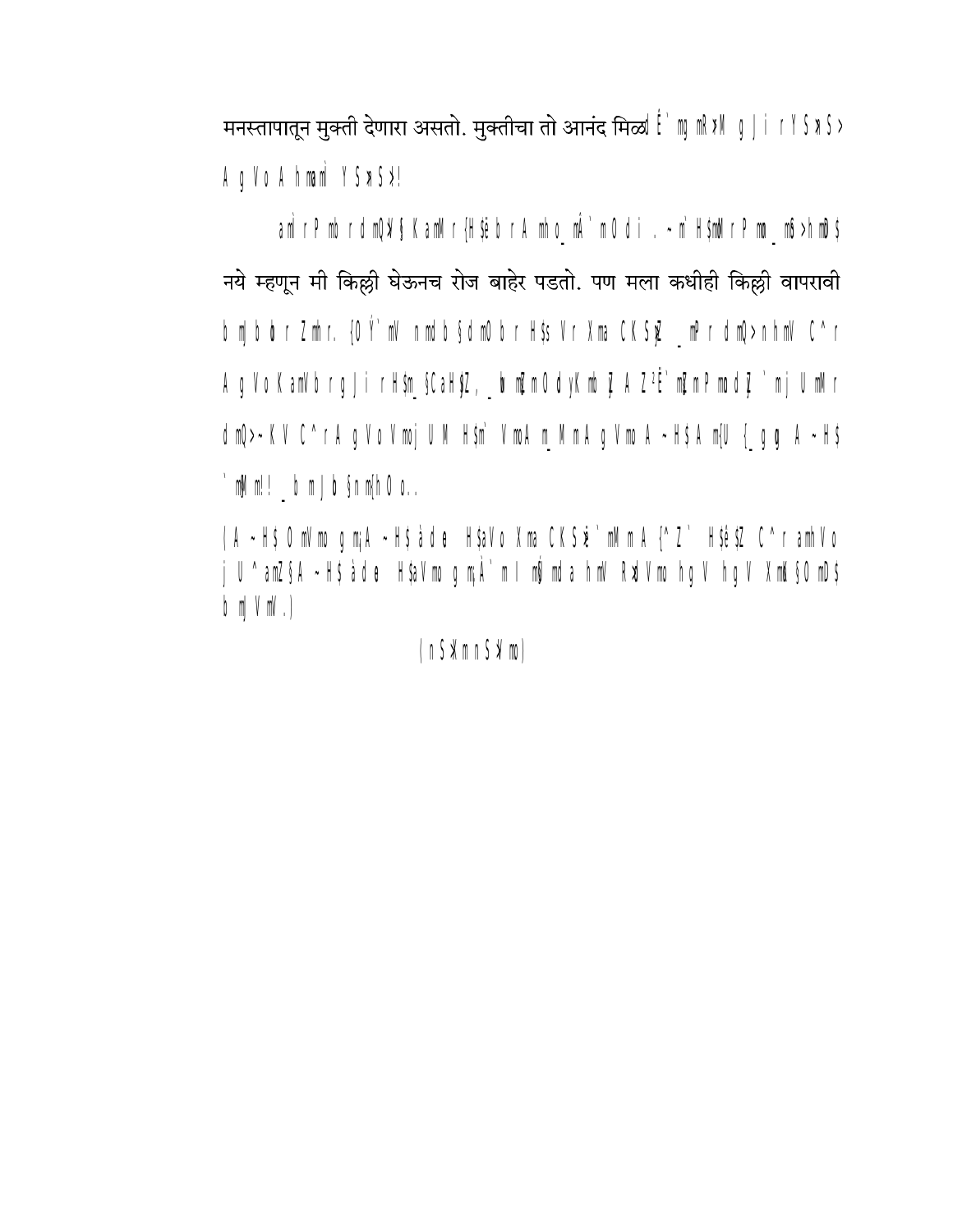### ई साहित्य प्रतिष्ठान

ई साहित्य प्रतिष्ठान दहा वर्षांपुर्वी सुरू झालं. जगभरात ई पुस्तकांची संकल्पना रुजू लागत असतानाच मराठीतही ई पुस्तकं सुरू झाली. मराठीत अमॅझॉन सारखे प्रचंड इन्व्हेस्ट्मेंट करणारे खिलाडी उतरले. त्यांच्यासमोर ई साहित्य म्हणजे अगदीच लिंबुटिंबू. पण गेली दहा वर्षं आणि आजही गुगलवर "मराठी पुस्तक" किंंवा "Marathi ebook" टाकले की पाच कोटी नांवांमध्ये पहिले दुसरे नाव येते ते ई साहित्यचेच. ही करामत आहे आमच्या लेखकांची. वाचकांना सातत्याने दर्जेदार मनोरंजक उच्च प्रतीची पुस्तके "विनामूल्य" देणारे आमचे लेखक हेच या स्पर्धेचे विजेते आहेत.

मराठीत "साहित्यरत्नांच्या खाणी" निपजोत या ज्ञानोबांनी मागितलेल्या पसायदानाला ईश्वराने तेवढ्याच उदारतेने खाणींचा वर्षाव केला. मराठीचे दुर्दैव हे की या खाणींतली रत्ने बाहेर आणणे आणि त्यांचे पैलू पडल्यावर त्यांना शोकेस करणे आणि जागतिक वाचकांसमोर ते पेश करणे यात आपण कमी पडलो. इथे उत्तम साहित्यासाठी भुकेलेले वाचक आणि उत्तम वाचकांच्या प्रतिक्षेतले साहित्यिक यांच्यात ब्रिज बनणे आवश्यक आहे. विशेषतः डॉ. नितीन मोरे यांसारखे साहित्यिक ज्यांना लिहिण्यात आनंद आहे पण त्यापुढील जटील प्रक्रियेत पडण्यात रस नाही अशांसाठी. विदेशांत मोठे लेखक एजंट नेमतात आणि ते बाकी सर्व व्यवहार पहातात. मराठीत ही सोय नाही.

ई साहित्य प्रतिष्ठान ही काही अनुभवी प्रोफ़ेशनल प्रकाशन संस्था नव्हे. पण गेल्या दहा वर्षांत आमच्या हे लक्षात आले की मराठीत रत्नांच्या खाणी आहेत आणि